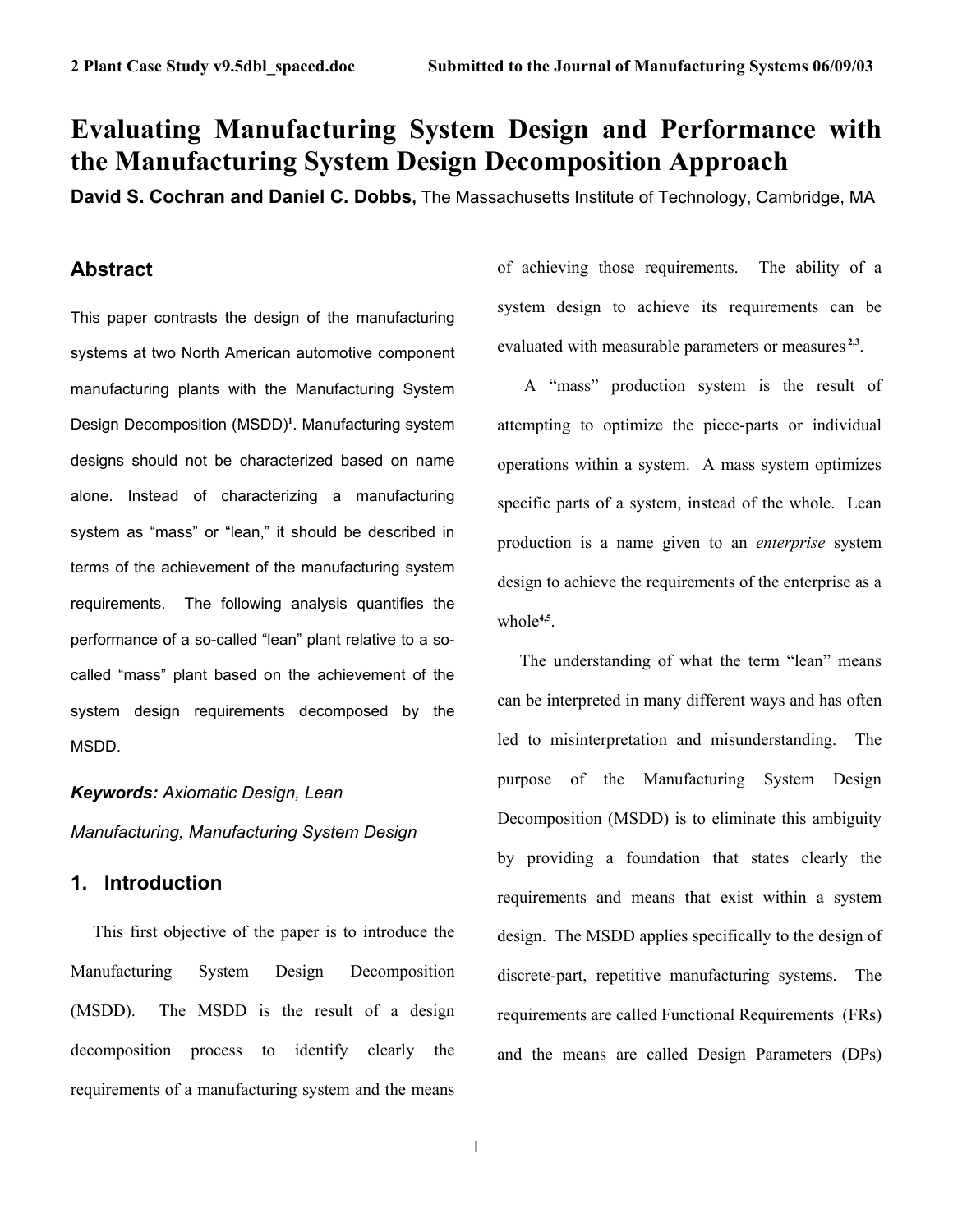according to the design methodology used to develop the Manufacturing System Design Decomposition.

By stating the FRs and DPs of a manufacturing system design rigorously, the MSDD**6,7** provides a logical foundation to determine whether a manufacturing system achieves the stated FRs. This foundation enables the evaluation of existing manufacturing systems and guides the development of new manufacturing systems. The MSDD is the result of applying the Axiomatic Design methodology to develop a design decomposition to reflect modern manufacturing requirements.

Definitions proposed in this paper for the terms "manufacturing system" and "manufacturing system design" are as follows:

**Manufacturing system**: The arrangement and operation of machines, tools, material, people and information to produce a value-added physical, informational or service product whose success and cost is characterized by measurable parameters.

**Manufacturing system design**: Manufacturing system design covers all aspects of the creation and operation of a manufacturing system. Creating the system includes equipment selection, physical arrangement of equipment, work design (manual and automatic), and standardization. The result of the creating process is the factory as it looks

during a shutdown. Operation includes all aspects, which are necessary to run the created factory (ie., problem identification and resolution process).

One motivation for developing the MSDD is to eliminate the ambiguity of defining a system design with one-word explanations or as a set of physical tools that are implemented. We assert that it is impossible to become "lean" simply by implementing "lean tools."**8,9,2** The tools of lean are indicative of a physical means to achieve certain requirements. These tools encapsulate the achievement of multiple functional requirements. In Axiomatic Design, this encapsulation is known as physical integration.

 The decomposition approach first concentrates on stating the requirement (FR) and then the corresponding means (DP). Many levels of decomposition are required before any specific physical system design becomes apparent. Furthermore, it must be re-iterated that a lean tool may achieve multiple FRs simultaneously. This fact is common to Axiomatic Design which distinguishes *physical integration* and *functional independence*<sup>10</sup>. A physical entity can achieve multiple FR and DP pairs and yet be one physical unit. A problem occurs when a physical tool is used when the corresponding FR(s) that drove the original development for that tool no longer exist or are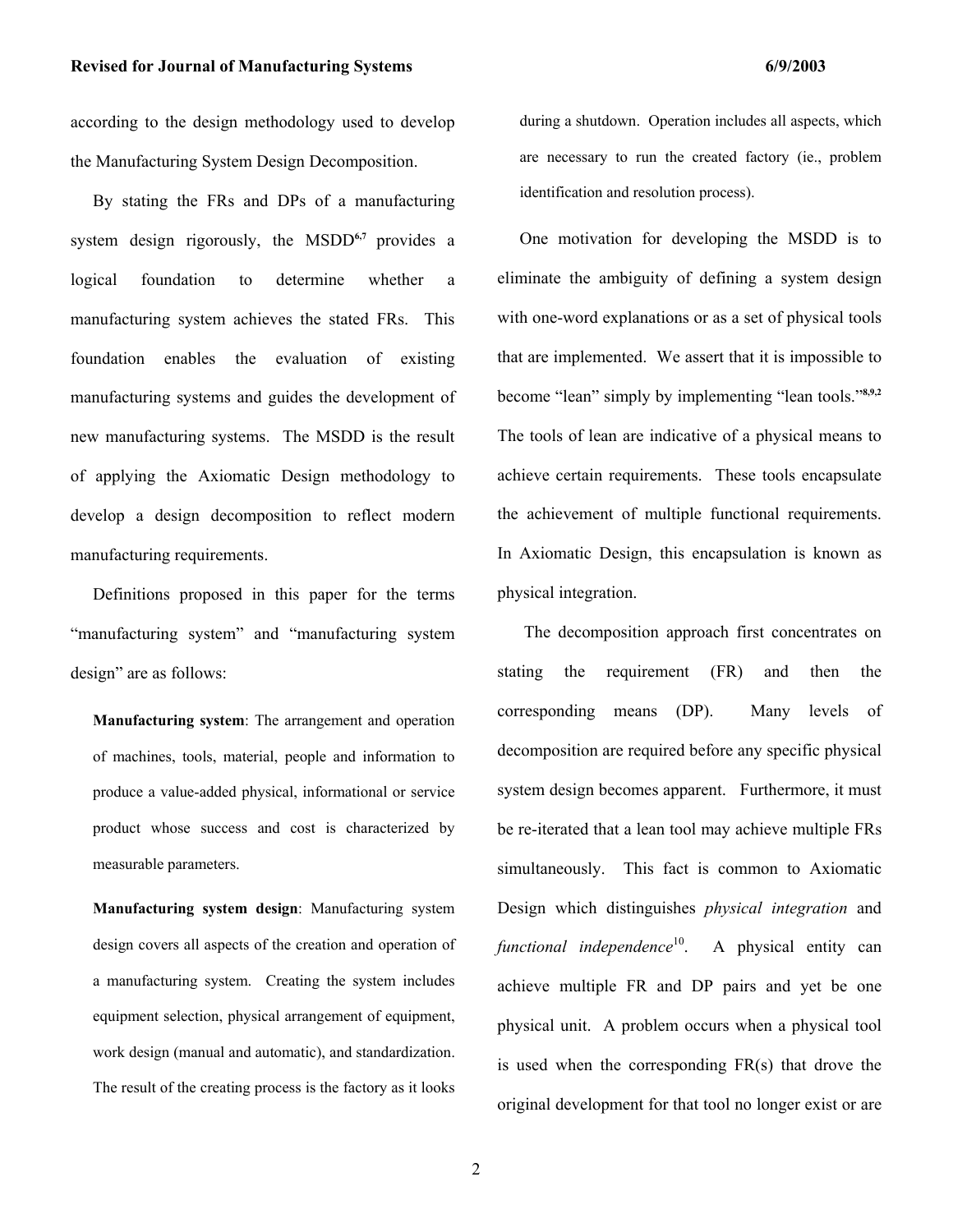#### Revised for Journal of Manufacturing Systems **6/9/2003 6/9/2003**

not understood. The requirements and means must first be understood before the correct solution can be designed. The MSDD approach first defines the manufacturing system requirements (FRs). How the FRs are accomplished by the means (DPs) is defined next.

This paper uses a set of performance measures and the MSDD to evaluate two automotive componentmanufacturing plants located in North America. The designs of the two plants are evaluated based on the achievement of the FRs stated by the MSDD and the performance measures.

One hypothesis or mental model of this research is that a manufacturing system design that achieves the requirements (FRs) stated by the MSDD will perform more cost effectively than a manufacturing system design that does not effectively achieve the FRs of the MSDD. This assertion is based on the fact that the MSDD states an apropos set of FRs relative to modern manufacturing needs. A key idea is that the concept of system design as proposed herein requires the achievement of multiple requirements simultaneously. The manufacturing "strategy" is, therefore, to achieve all requirements well and simultaneously.

A second assertion is that to achieve multiple FRs simultaneously requires a manufacturing system to be *designed.* The decomposition process represents the thinking and the specification of the corresponding solutions to achieve multiple FRs, simultaneously.

# **2. The MSDD**





The Manufacturing System Design Decomposition (MSDD), shown in Figure 1, has been developed according to the Axiomatic Design methodology.**10,11** Axiomatic Design defines design as the "creation of synthesized solutions in the form of products, processes, or systems that satisfy the perceived customer needs through *mapping* between Functional Requirements (FRs) and Design Parameters (DPs)." Two design axioms are specified: the Independence Axiom and the Information Axiom. The Independence Axiom (Axiom 1) states that a good design must, "*maintain the independence of the functional requirements*."The Information Axiom requires *minimizing the information content of the design.*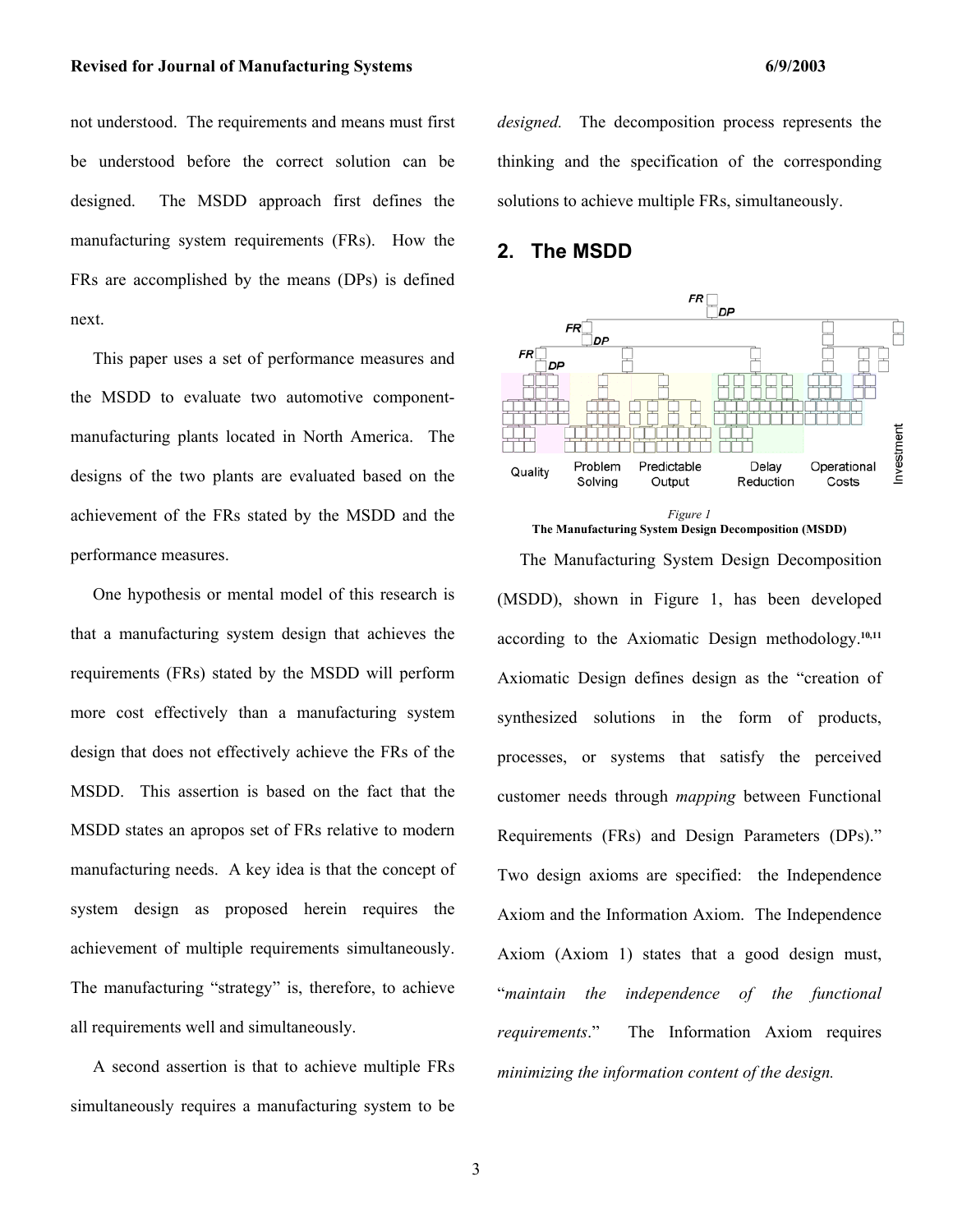To accomplish independence of the Functional Requirements requires defining a means, a Design Parameter (DP), to affect only one Functional Requirement (FR). Independence also means that the selection of the DPs ensures that the FRs are independently satisfied.

#### **2.1 The Design Process**

Step 1 in the design process is to define the toplevel FRs for the manufacturing system being designed. A type of *Zig-Zagging* process is a term that characterizes decomposition. Figure 2 illustrates.



#### *Figure 2*  **The Decomposition Process**

Step 2 in the design process is determining the DPs that correspond to the FRs. This step is sometimes called *zigging.* Step 3 requires the Independence Axiom, Axiom 1, to be satisfied at the current level before decomposition can proceed to the next level. Axiom 1 is satisfied when a design is uncoupled or partially coupled. Coupled designs do not satisfy Axiom 1.

Step 4, which defines the next level of FRs in the decomposition, may occur once the independence axiom is satisfied. The FRs at the next level of decomposition provide a statement of the requirements necessary to further define and elaborate on the parent FR-DP pair. This step is sometimes called *zagging*.

For example, if FR1 states, "Go from MIT to the Airport." The corresponding DP1 might be, "Mass Avenue Cab use." The selection of DP1 limits the choice of possible solutions for the next level of FRs: namely FR11, FR12… FR1n.

 The design process continues by determining the DPs to satisfy this next lower-level of FRs. Independence must be satisfied next. The decision to decompose a design further is based on the system designer's judgment in communicating the necessary level of detail.

Selection of DPs and FRs is an iterative process, even though it was described here linearly.

#### **2.2 Communication and Research with MSDD**

The use of the design process to develop the MSDD provides the ability to communicate one's thinking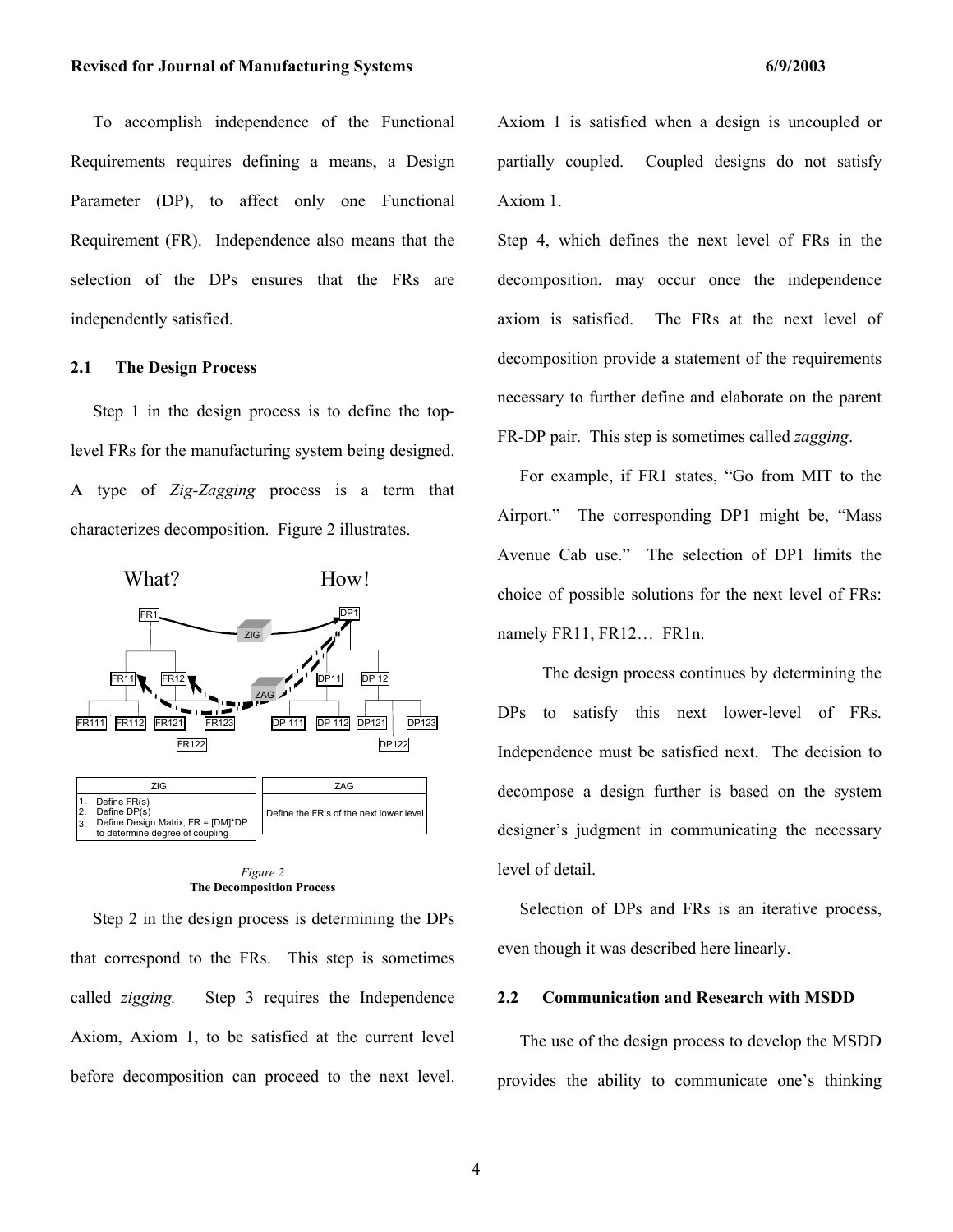#### Revised for Journal of Manufacturing Systems **6/9/2003 6/9/2003**

rigorously. If an alternative DP1 were chosen, the next level of design decomposition could be completely different. For this reason, this system design approach fills the huge void that exists today in modern corporations and institutions: *the thinking or thought process present in many corporations'* designs. The approach forces one to define one's thinking. The result of the decomposition process provides a structured and adaptable communication tool.

In prior research, Cochran has shown that axiomatic design may be used to describe the *thinking* that is present in mass manufacturing systems**<sup>5</sup>** . The authors define mass production as an incomplete design (fewer DPs than FRs… which violates axiom 1) and demonstrate that the unit cost equation used today by many companies' drives the physical manufacturing system design and the behavior within companies.

Many authors have written about the thinking that creates systems**12,13,14**. Yet, the problem has been the inability to effectively communicate one's thought process. The system design process with axiomatic design provides a tool to effectively communicate one's thought process. It also forces rigor in ones' thinking through the satisfaction of the axioms. Most importantly, from a research point of view, the MSDD provides a framework as a type of testable hypothesis, to prove or to disprove the effectiveness of a system design.

 This study illustrates whether a plant with the socalled mass plant design performs better than a socalled lean plant in terms of achieving the FRs of the MSDD. The FRs define what the system design must be able to accomplish. Financial measures and unit cost equations, when used to drive a manufacturing system design, are too limited in defining what a system must do.

Optimization of financial measures does not always result in superior system performance**<sup>15</sup>**. For this reason, this case study seeks to determine whether there is a relationship between superior achievement of the FRs and superior performance of the plant as observed by a set of traditional performance measures.

#### **2.3 Upper Levels of the MSDD**

This section describes the thought process in developing the top two levels of the MSDD. It also illustrates how to determine if independence has been satisfied by a design. The design matrix for the second level of the MSDD is shown in Figure 3.**<sup>11</sup>**

The top level FR states that a top-level goal of a manufacturing system is to increase a company's longterm return on investment (ROI). The corresponding

5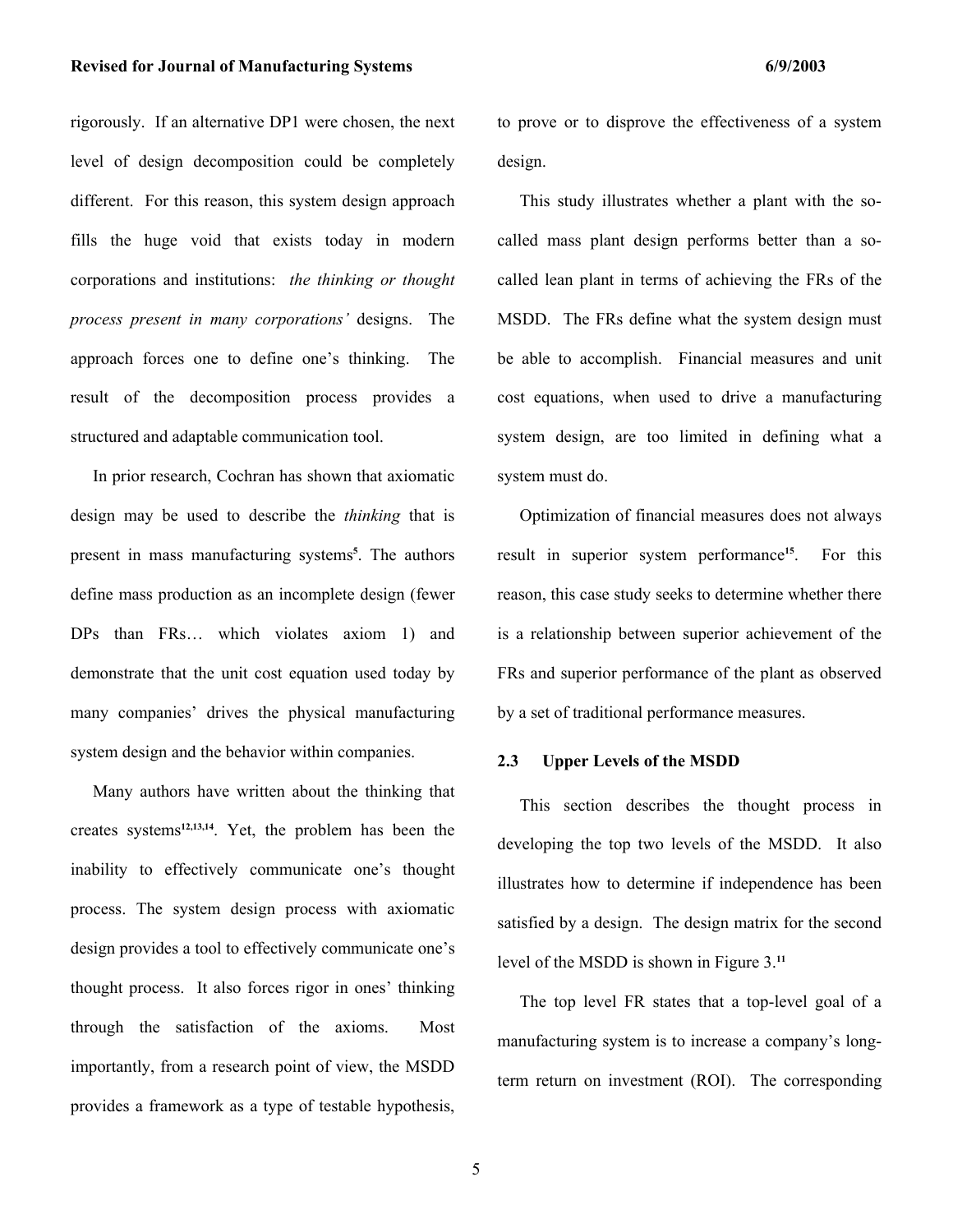DP to satisfy the FR is *manufacturing system design*. In contrast to attempting to implement a set of "lean" tools**<sup>16</sup>**, system designers and system users must have a common understanding and mental model of how a system design works. The MSDD is purposed to provide the means to communicate the mental model.





The second level FRs, FR11, FR12 and FR13 are derived from the Return on Investment (ROI) ratio.

$$
ROI = \frac{Sales - Cost}{Investment}
$$
 (4)

FR11 calls for **maximizing sales revenue**. FR12 specifies **minimizing manufacturing costs**. FR13 requires **minimizing investment over the production system lifecycle**. The design matrix for the second level of the MSDD is partially coupled, as illustrated by the lower triangular matrix in Figure 3. Partially coupled designs are acceptable, but are path dependent. A path dependent design means that the effectiveness of a design is affected by the order of implementation success of the DPs. The DP that affects the most FRs has the most impact. For the design in Figure 3, DP11 affects the most FRs, then DP12, and then DP13. The knowledge of this degree of coupling does not mean that DP11 is implemented first and in isolation of DP12 and DP13. A design has not been implemented until all of the FR-DP pairs illustrated in Figure 1 and 3 are achieved. What path dependency does indicate is that it becomes impossible to effectively achieve FR12, when FR11 has not been satisfied. This knowledge provides a profound insight into the manufacturing system design problem. Namely, that costs cannot be minimized until the customer needs are satisfied. This statement is seemingly common sense. Yet, many businesses emphasize cost reduction prior to achieving the FRs that satisfy the customer. Decomposition of DP11 leads to defining FRs to provide perfect quality products FR111, on time FR112, with the shortest possible delivery time FR113, to the customer. A further discussion of the MSDD is provided in, *Decomposition Approach for Manufacturing System Design***11**.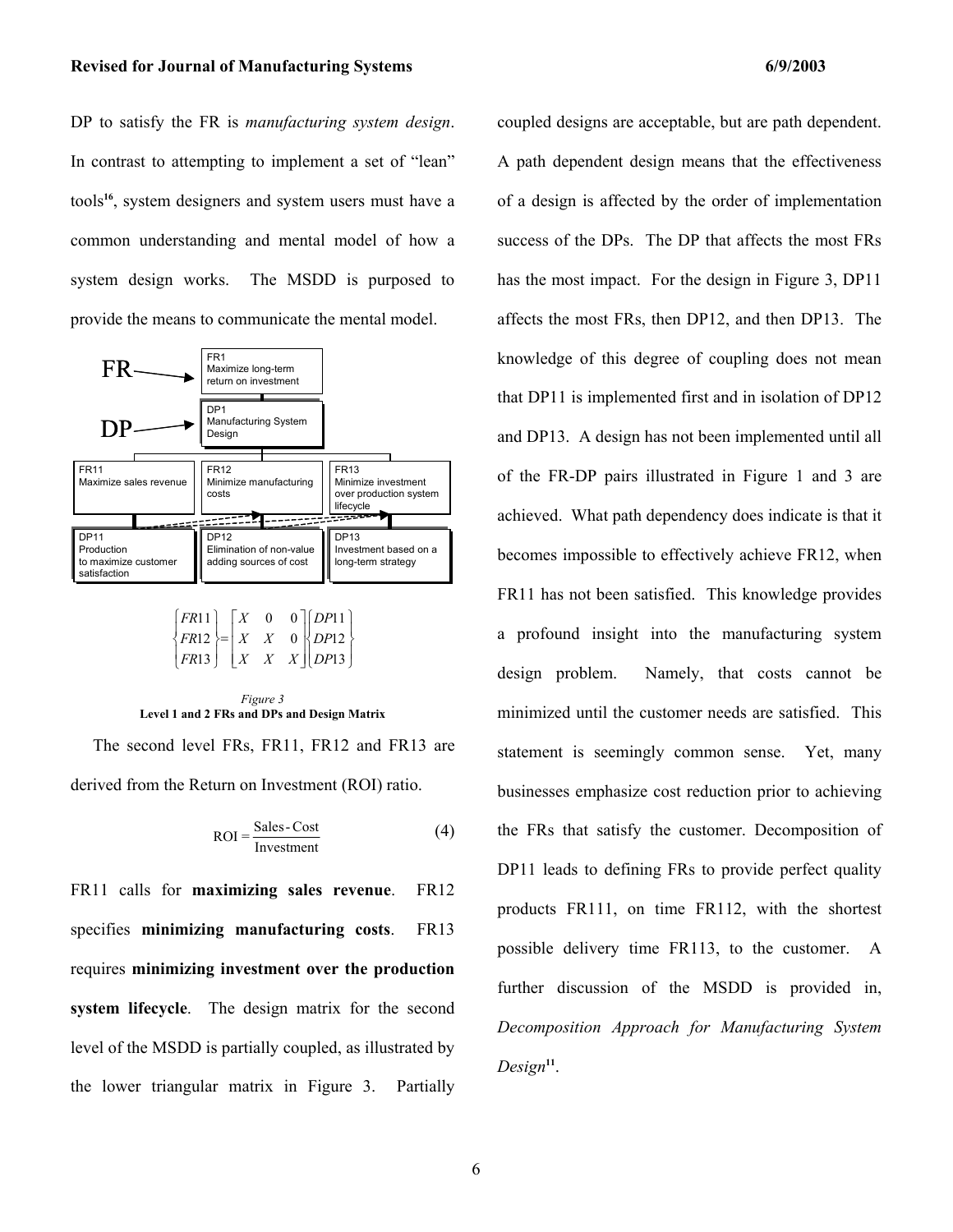# **3. Observed Performance**

The plants evaluated in this paper are located in North America. Both produce similar steering gear products. Data from each plant were gathered through a series of site visits by the authors. Plant M represents a "mass" production plant. The plant produces subcomponents for all of its assembly lines in large, departmental machining areas. The machines are grouped into departments based upon the manufacturing process being performed. The component assembly line studied aggregates the demand from five vehicle assembly plants. This aggregation requires the assembly line to be designed to operate at a cycle time of 12 seconds.

The management accounting approach employed by Plant M primarily focuses on the reduction of direct labor as the means to reduce manufacturing cost.**<sup>5</sup>** Plant M places a high value on reducing direct labor and increasing machine utilization. Area managers are evaluated on labor efficiency. Labor efficiency is measured by a ratio of standard labor hours divided by earned actual labor hours. Standard labor hours are calculated based on an Industrial Engineering *time standard* times the number of parts produced. Actual hours are calculated based on the number of people

employed times the number of parts produced. The area manager's and the plant manager's performance is gauged on this labor (or production efficiency) measure. This measure does not reward the management of the plant to produce the right quantity and right mix of parts based on customer consumption.

Plant L represents "lean" production. Plant L's system design focuses on simultaneously achieving the cost, quality, delivery, and responsiveness FRs as defined by the MSDD. The MSDD states the highlevel (FRs) of a manufacturing system to achieve perfect quality, predictable and responsive delivery, right quantity and mix with the lowest possible cost. Schonberger called these high-level requirements the four horsemen of production<sup>17</sup>. The MSDD specifically states that the right quantity and right mix of parts must be made based on customer consumption.

Plant L implemented a linked-cell manufacturing system<sup>18</sup> in which one final assembly cell supplies only one, or at most two, vehicle assembly plants at a standardized cycle time of 60 seconds. Likewise, the machining cell provides machined products to its customer assembly cell. The linked-cell manufacturing system design is said to be a balanced system design,**<sup>19</sup>** because each operation is designed to produce at the pace of its customer's demand. A balanced

7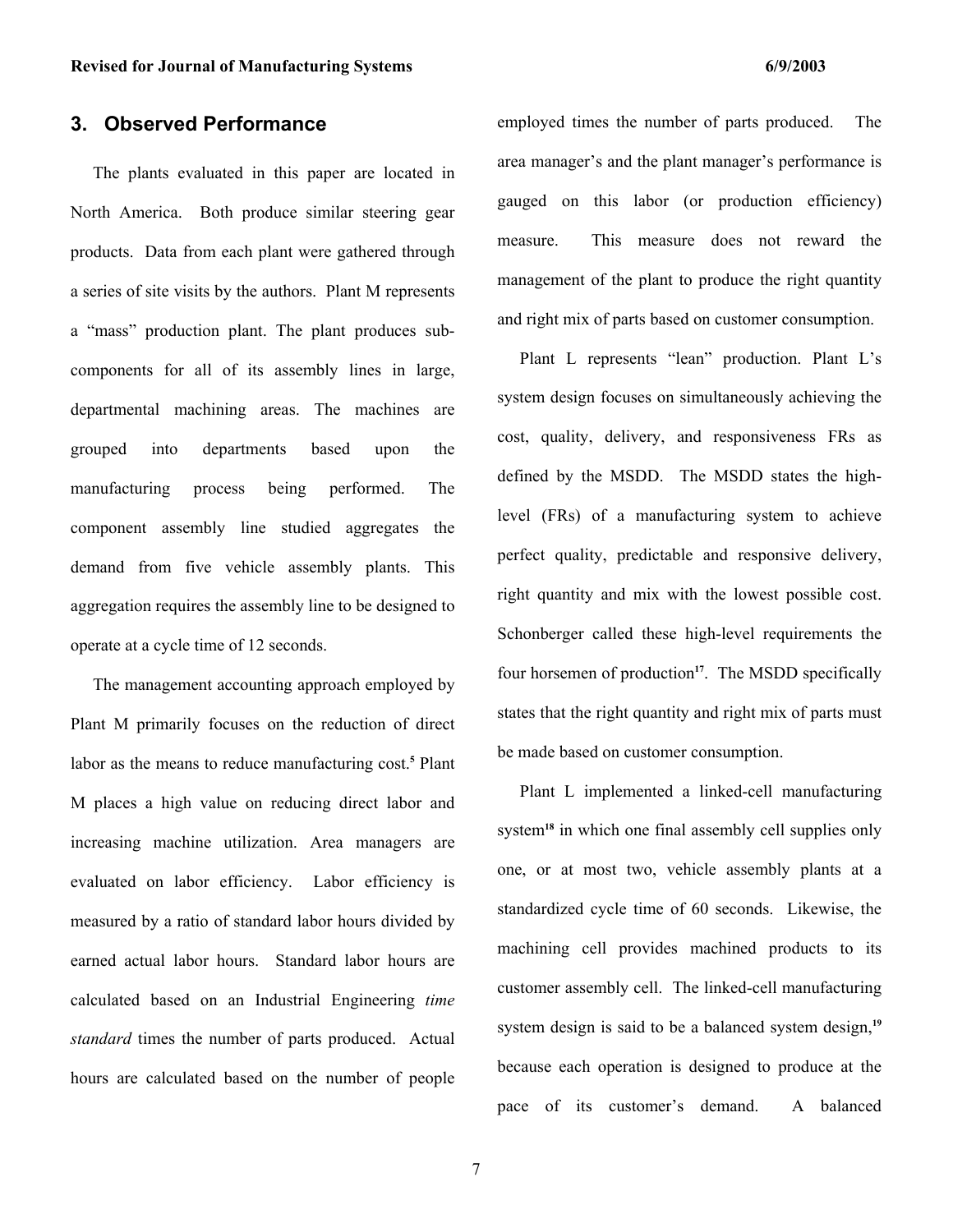manufacturing system or (value stream) design is defined as producing at the average pace of customer demand with the same operating pattern (ie., 2 shifts, 8 hours). A balanced system design produces at the immediate customer's *takt* time.

The machining cell at Plant L has the capacity to produce at a 54 second cycle time, since allowances are factored into the takt time calculation given by equation 5. Figure 4 and Figure 5 show the high-level organization of Plants M and L, respectively.





*Figure 4*  **Organization of Plant M – Not Balanced** 



*Figure 5*  **Organization of Plant L – Balanced** 

#### **3.1 Design and Measurement Relationship**

 The data in Table 1 compare the assembly cell at Plant L operating at a cycle time of 60 seconds to the higher-speed assembly line at Plant M operating at a cycle time of 12 seconds.

| <b>Operational</b>      | Performance |                        | <b>Satisfied Leaf FRs</b>     |                |
|-------------------------|-------------|------------------------|-------------------------------|----------------|
| <b>Measure</b>          |             | <b>Plant L Plant M</b> | <b>Plant L</b>                | <b>Plant M</b> |
| Floor Area              |             | 1.1                    | $3$ of $3$                    | $0$ of $3$     |
| In-cell inventory       |             | 2.8                    | 9 of 9                        | $2$ of 9       |
| WIP between             | 1           | 3.19                   | 9 <sub>0</sub> f <sub>9</sub> | $4$ of 9       |
| machining $&$ assembly  |             |                        |                               |                |
| Throughput time         |             | 1.6                    | 12 of 12                      | 5 of 12        |
| Capital Investment      |             | 1.3                    | $2$ of $2$                    | $0$ of $2$     |
| Direct Workers          |             | 0.70                   | 6 of 6                        | $1$ of $6$     |
| <b>Indirect Workers</b> | 1           | 1.49                   | $2$ of $2$                    | $0$ of $2$     |
| Good Parts/labor-hour   |             | 0.99                   | 31 of 36                      | 12 of 36       |
| (w/overtime)            |             |                        |                               |                |
| Line returns            |             | 1.2                    | 7 <sub>of</sub> 9             | 5 of 9         |
| <b>Warranty Claims</b>  |             | 9.2                    | 7 of 9                        | 5 of 9         |
| # of Product Models     |             | 0.21                   | 5 of 5                        | $1$ of 5       |
| Table 1                 |             |                        |                               |                |

**Assembly: Operational Measure – Performance and FR Relationship** 

The ratios in Table 1 and Table 2 were normalized by production volume to allow a comparison between the two plants. The normalizing factors were 4.80 for assembly and 8.46 for machining. This means that 4.8 assembly cells are required at plant L to produce an equivalent volume to plant M. For machining, 8.46 cells at plant L are required to produce an equivalent volume to plant M.

It is counter-intuitive to think that 4.8 assembly cells could cost less than one high-speed line or that 8.4 machining cells would cost less than the processoriented (departmental) layout in machining of Plant M.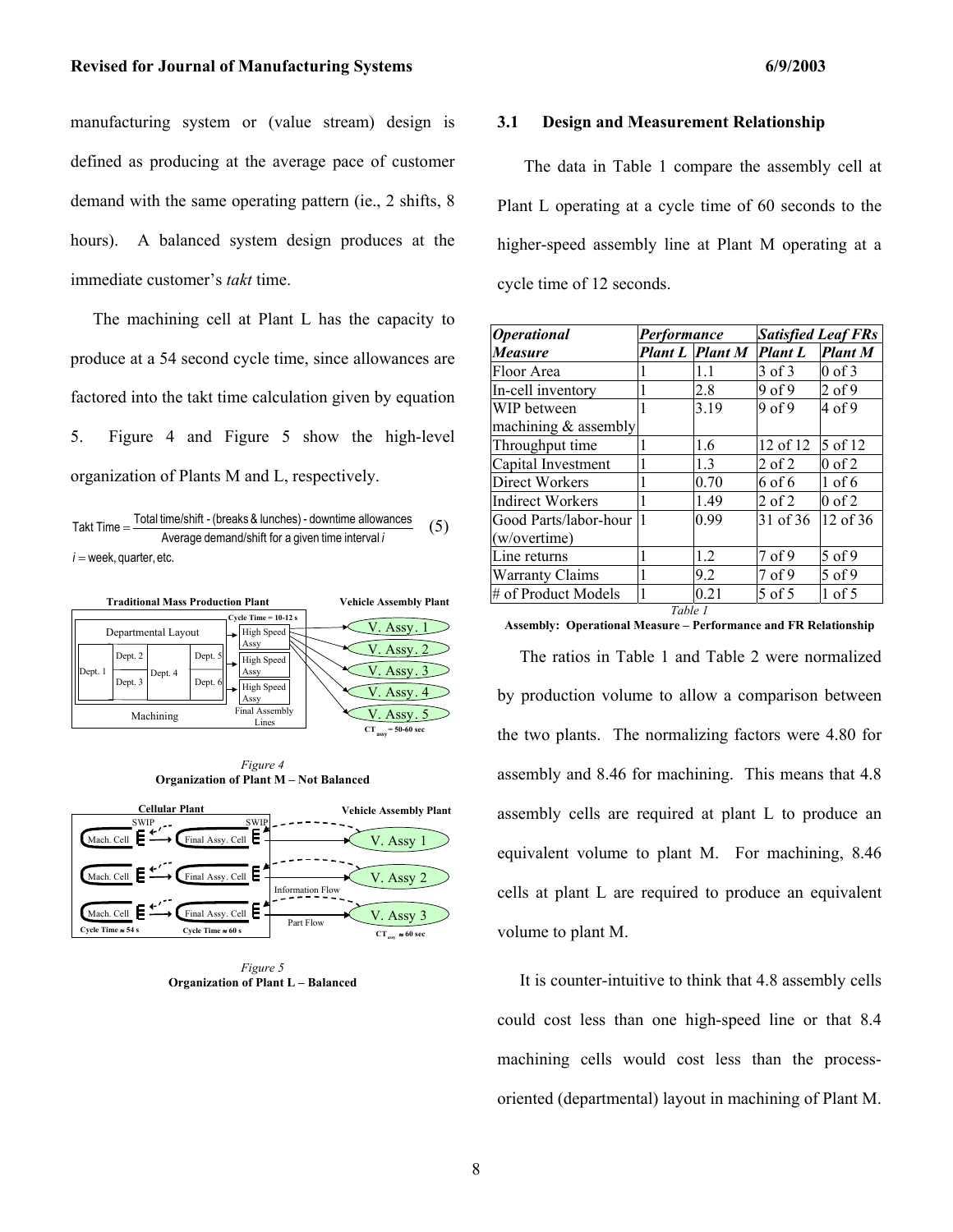The volume-normalized results in Table 1 indicate that the assembly line at Plant M has fewer direct workers in the static, non-operational case. However, the design at Plant M requires more inventory, has more work in process (WIP) between machining and assembly, has a longer throughput time, requires more investment, produces more defects, has significantly higher warranty claims, cannot produce as many product varieties, and requires more indirect workers. In addition, in actual operation, the number of good parts per person-hour of operation is equivalent. According to the investment planning process used by Plant M (and company M), the cellular approach of plant L would cost *more* instead of actually costing less. The costing approach used by company M uses a unit cost calculation to drive its investment decisions. The formula rewards less direct labor. As unit cost is derived as the sum of direct labor plus material plus fixed and variable overhead divided by the number of units produced. Overhead is allocated based on direct labor time. The less the direct labor content, the less direct labor time absorption. This emphasis results in an assembly line design that had less direct labor (.72) for Plant M vs plant  $L(1.0)$  in the non-operational case. The focus on eliminating wasted motion and work in

Plant L combined with the ability to produce the

customer consumed quantity and mix resulted in equivalent labor performance during actual operation. This result shows that optimizing the unit cost equation did not result in superior performance for Plant M.

| <i><b>Operational</b></i> | Performance |                 | <b>Satisfied Leaf FRs</b>     |                |
|---------------------------|-------------|-----------------|-------------------------------|----------------|
| <b>Measure</b>            |             | Plant L Plant M | <b>Plant L</b>                | <b>Plant M</b> |
| Floor Area                |             | 1.7             | 3 of 3                        | $0$ of 3       |
| In-cell inventory         |             | 97              | 9 <sub>0</sub> f <sub>9</sub> | $2$ of 9       |
| WIP between               |             | 1.81            | 9 <sub>0</sub> f <sub>9</sub> | 4 of 9         |
| machining $&$ assembly    |             |                 |                               |                |
| Throughput time           |             | 117             | 12 of 12                      | 5 of 12        |
| Capital Investment        |             | 12              | $2$ of $2$                    | $0$ of $2$     |
| Direct Workers            |             | 0.86            | 6 of 6                        | $1$ of 6       |
| <b>Indirect Workers</b>   |             | 0.72            | $2$ of $2$                    | $0$ of $2$     |
| Good Parts/labor-hour     |             | 10              | 31 of 36                      | $12$ of 36     |
| (w/overtime)              |             |                 |                               |                |
| Internal Scrap            |             | 5.4             | 31 of 36                      | 12 of 36       |
| # of Product Models       |             | 0.35            | 5 of 5                        | $1$ of 5       |
| Table 2                   |             |                 |                               |                |

**Machining: Operational Measure – Performance and FR Relationship** 

In machining, the differences are overwhelming. The data in Table 2 compare a machining cell at Plant L that produces 500 parts per shift to the batch and queue production job shop machining area at Plant M, which produces approximately 4200 parts per shift. The machining cell at Plant L supplies its customer assembly cell, while the machining area at Plant M supplies all assembly lines for the entire plant. The volume-normalized results indicate that Plant M has fewer direct and indirect workers in the non-operating case than Plant L. However, Plant M requires more floor area, significantly higher inventory (97 times) and throughput time (117 times), has more WIP between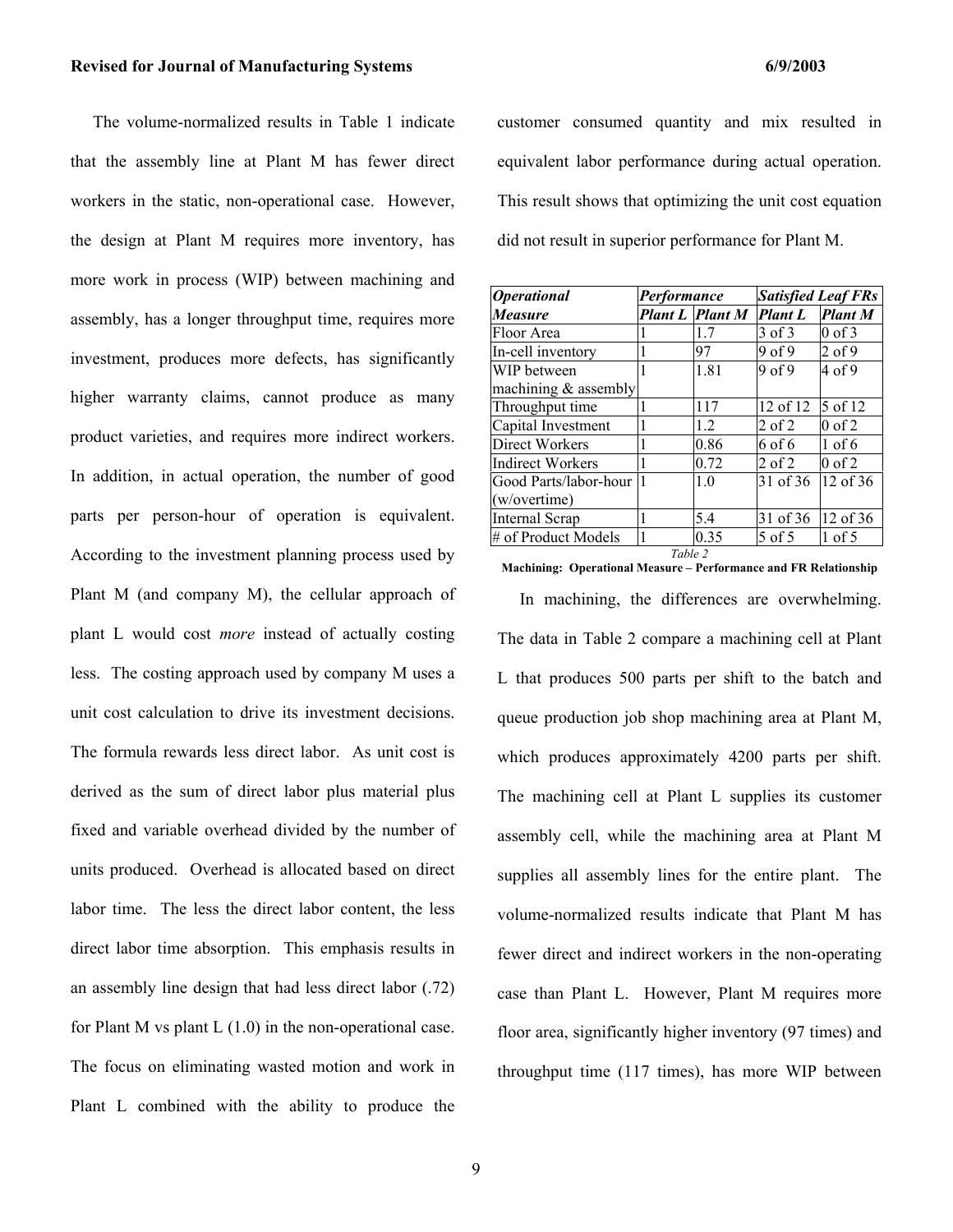machining and assembly  $(1.81 \text{ times})$ , requires more investment (1.2 times), produces more defects (5.4 times), and does not produce as many product varieties (.35 times).

Similar to the assembly comparison, during actual operation the number of good parts produced per direct labor-hour is equivalent. Fewer indirect workers are used in machining at Plant M since material is moved in larger batches and less attention is paid to cleanliness and preventive maintenance.

#### **3.2 FR-DP Pair Analysis**

One aspect of this study is to understand the extent to which Plant M's optimization of unit cost, achieves the FRs of the MSDD. The MSDD reflects the system design relationships to achieve cost, quality, delivery, and flexibility simultaneously. Systems are made up of relationships. The unit cost equation wrongly assumes that each operation's cost in the plant is independent of its affect on the other operations. The MSDD, first of all acknowledges that relationships exist; that one operation affects another.

Most importantly, the MSDD's development is based on the assertion that human beings are system designers. As system designers, the assertion is that the relationships that exist within a system can be defined *a priori* (in advance of implementation)*.* Mass plant designs are the result of business planning and management accounting processes that are based on a worldview, which is Newtonian. This way of thinking views objects as independent of other objects. This thinking certainly can harm any business that subscribes to the business planning and management accounting processes that are derived from it.

In addition to the performance measure comparison, the MSDD was used to contrast the system design differences. The approach used determined the degree to which each plant satisfied the FRs of the MSDD. For example, when considering FR-T1, **Reduce lot Delay**, it is evident that Plant L implemented DP-T1 *Single Piece Flow***,** since the physical plant design has single-piece flow in both machining and assembly. Plant M, on the other hand, has a departmental or process-oriented layout. Parts are moved between departments using large containers. Plant L fulfills FR-T1, but Plant M does not… although plant M could be re-designed to fulfill FR-T1.

Tables 1 and 2 also associate the FRs of the MSDD to the performance measurement ratios. It can be seen that Plant L's achievement of the FRs stated by the MSDD is an indicator of its success with respect to the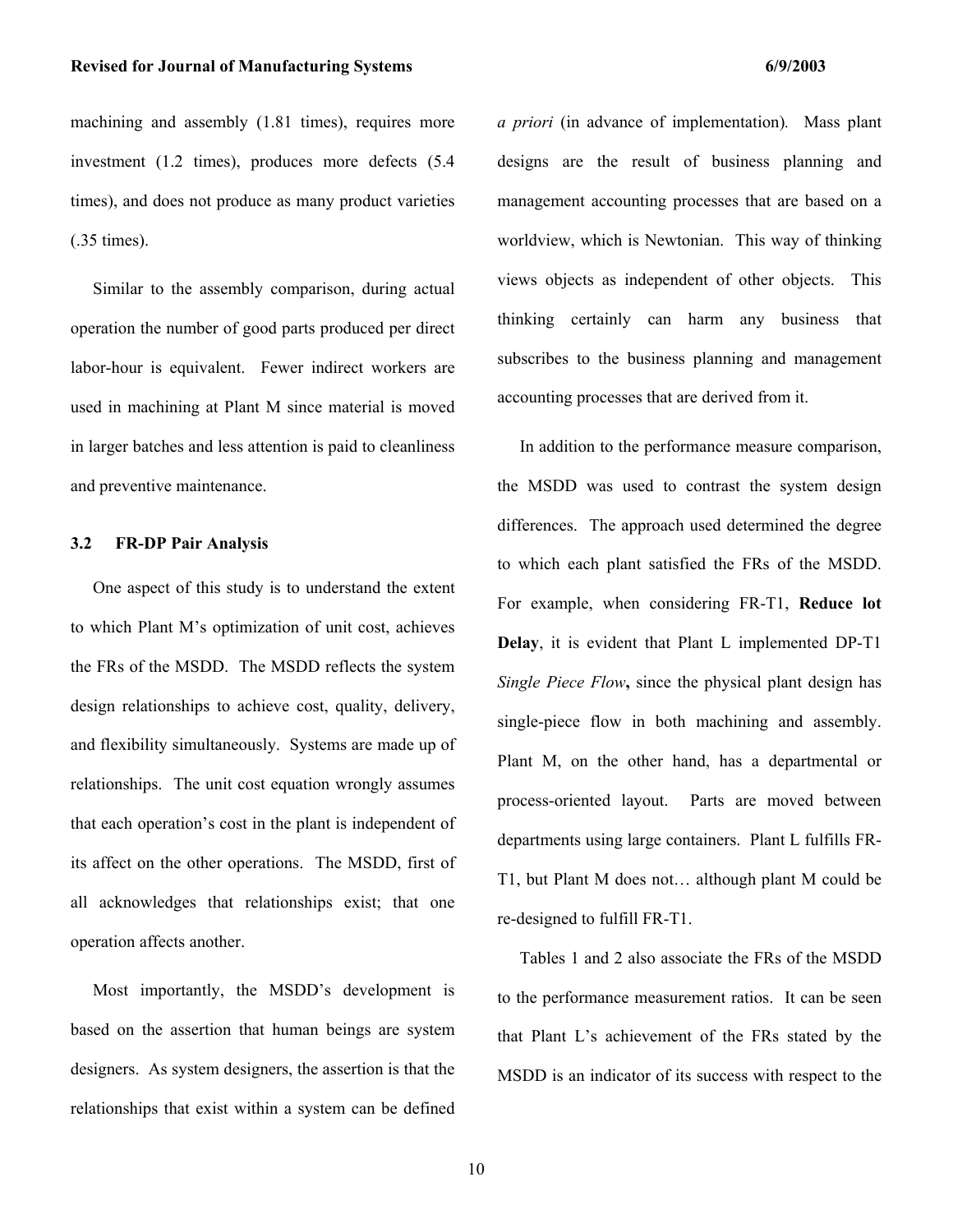operational measures. The FRs achieved by Plants L and M are stated in the Appendix.

Figure 6 illustrates how well Plant L and Plant M have satisfied the FRs stated by the MSDD. The manufacturing system at Plant L has satisfied more of the FRs than Plant M.





The hypothesis of this research that Plant L will achieve more FRs stated by the MSDD than Plant M appears to be supported.

# **4. System Design Comparison**

The purpose of this section is to contrast the system design differences between the two plants. It illustrates how the thinking affects the system design. The examples will be based primarily on the delay reduction branch of the decomposition.

The delay reduction FRs are decomposed from FR113 and DP113, which address **meeting customer expected lead time** (FR113) through *mean throughput time reduction* (DP113), as shown in Figure 7. Physical implementations at each plant are evaluated to determine if the FRs illustrated by the MSDD have been satisfied.



#### **Decomposition of FR113**

#### **4.1 Manufacturing System Design Comparison**

Plant L is able to **reduce lot delay** (FR-T1) through the *reduction of transfer batch sizes (single-piece flow)* (DP-T1). At Plant M, parts are produced in lots ranging from 250-400 pieces. This means that the first piece produced must wait for the  $400<sup>th</sup>$  piece to be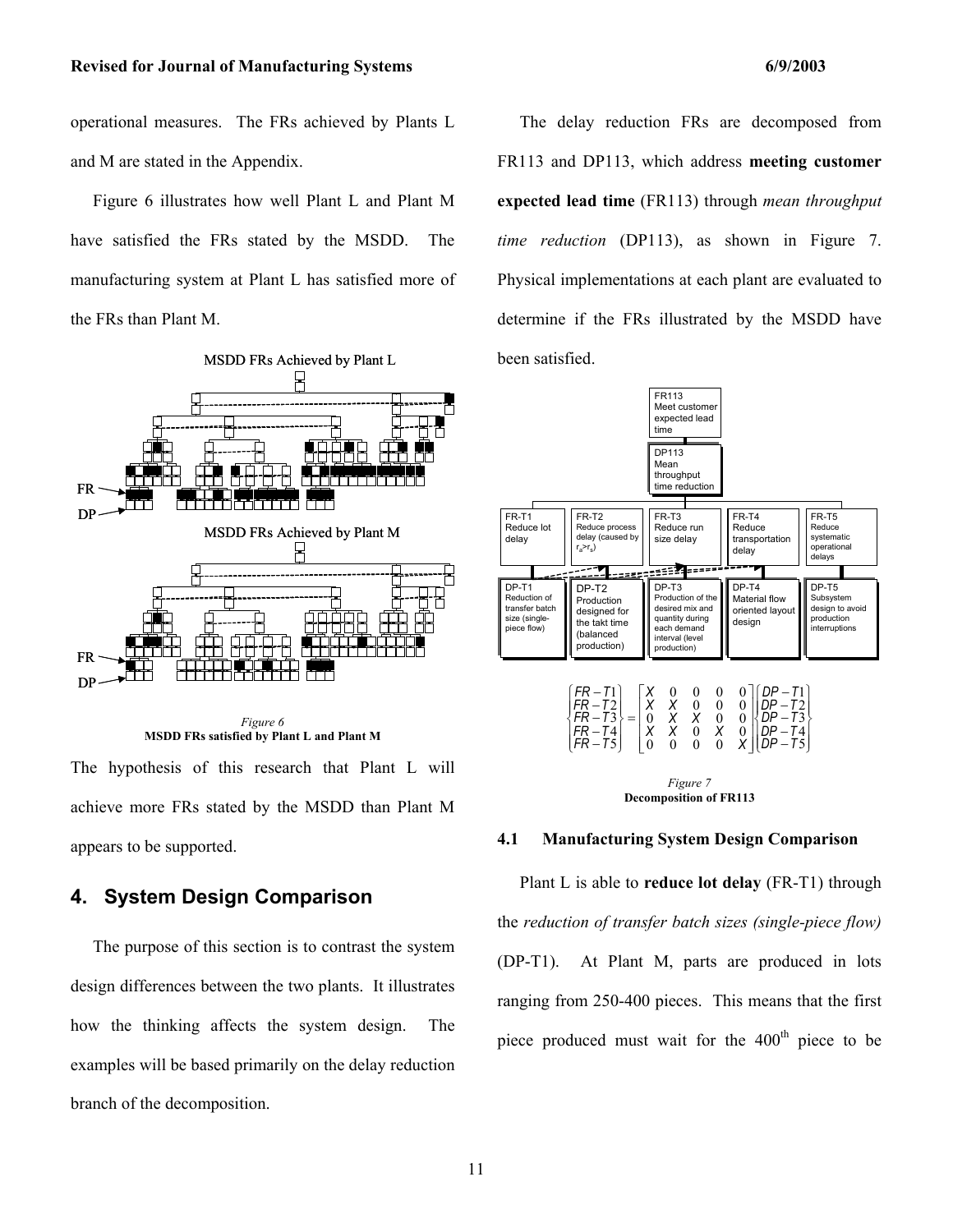#### Revised for Journal of Manufacturing Systems **6/9/2003 6/9/2003**

completed before it can continue to the next station where it will be processed.

Producing parts at the customer demand cycle time (or takt time) is called balanced production.**20,21** Production at Plant M is not balanced throughout the manufacturing system. Plant M aggregates demand from several customers in order to reduce direct labor costs and to maximize machine utilization (Figure 4). The result is that one assembly line is designed to meet the aggregate demand from five vehicle assembly plant customers. This practice prevents the assembly line from operating at one customer's takt time and requires the assembly lines to have very fast cycle times. The aggregation of demand results in a line cycle time of 12 seconds (Figure 8).

Automated machines are designed for high speed and the work content at manual stations is small. An operator must remain at each manual station while the line is running. If demand drops, the number of workers cannot be reduced since the line is designed so that one operator is tied to one station. Separating a worker from a station is not cost effective in this case since the line cycle time is so short (12 seconds).



*Figure 8*  **Assembly line at Plant M** 

Machining at Plant M is performed in large departments that make parts for all of the assembly lines. Each of these departments produces only one type of part. Figure 9 illustrates the layout of the machining department studied at Plant M. The capacity of the entire department is set to satisfy the aggregated demand from all of the assembly lines that the area supplies. The planning process calculates the number of machines in each department from Equation 6.





Number of machines in a department = 
$$
\frac{Y}{X}
$$
 (6)

*Y* is the aggregate demand for the department multiplied by the cycle time of the machines in the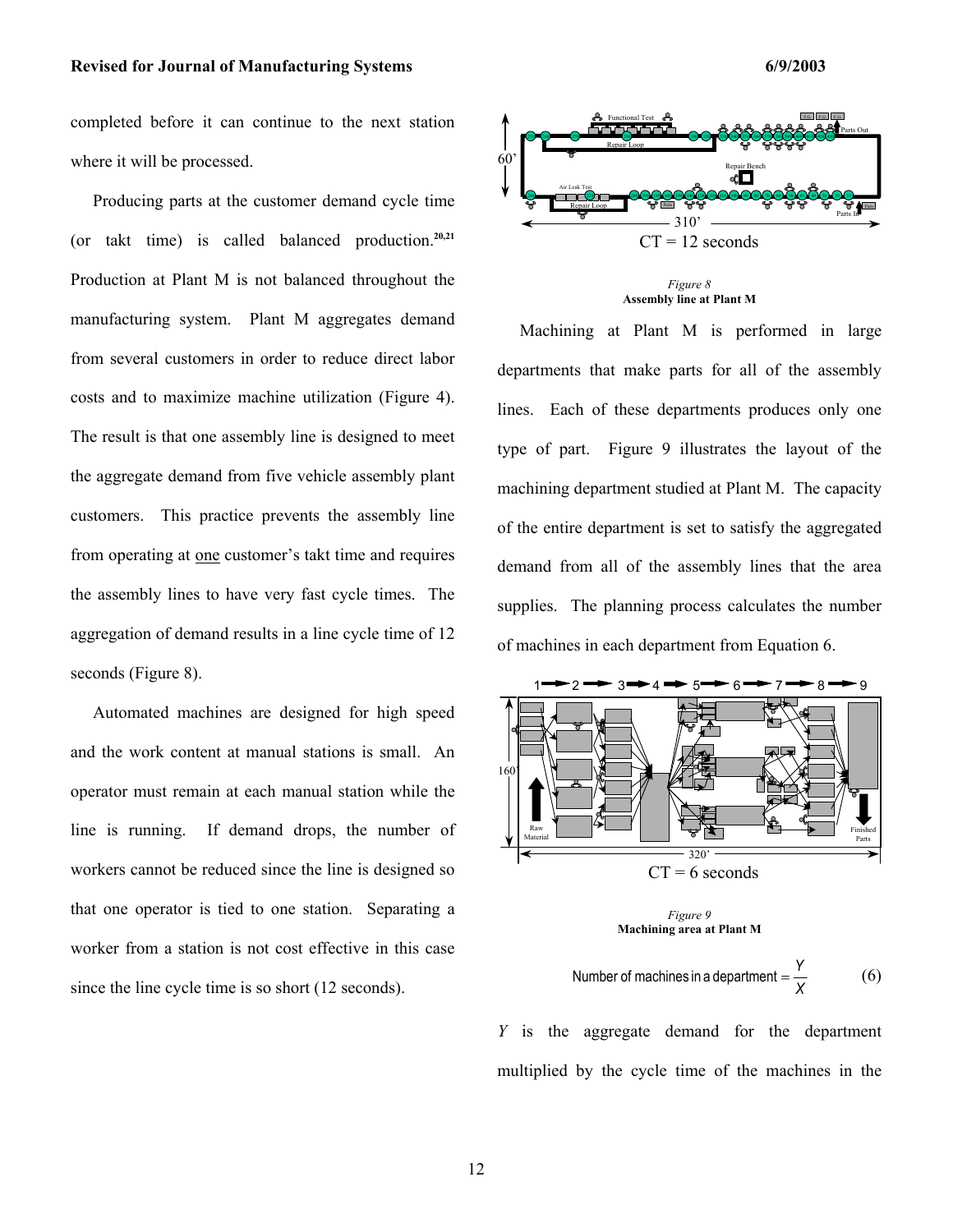department. *X* is the available operating time for the department.

The machines in these departments must produce at high speeds to reduce unit labor cost. This condition results from the assumption that one person operates only one or a limited number of machines. Large, highspeed machines (or processing islands) are designed for high speed. One person is typically tied to a load station.

 The machining department supplies seven assembly lines as an aggregate group. The machining department operates for three shifts, while the assembly lines operate for one or two shifts. Output from the machining department must meet the combined consumption rate of all of the assembly lines. The average output cycle time is approximately 6 seconds.





*Figure 10*  **Decomposition of FR-T2** 

The MSDD illustrates that three FRs must be satisfied in order to achieve balanced production. Figure 10 shows the decomposition of FR-T2 and the corresponding design matrix. Before the assembly and machining cells at Plant L were built, Plant L **defined the takt times** (FR-T21) of the cells by *defining* [each cell's] *customers to achieve takt times within an ideal (cycle time) range* (DP-T21). After defining the takt time, Plant L **ensured that the production cycle time equaled the takt time** (FR-T22) with *subsystems that are enabled to meet the desired takt time* (DP-T22). The assembly cell shown in Figure 11 and the machining cell shown in Figure 12 are able to operate at various customer demand cycle times that are greater than 30 seconds. In both of these designs, the worker is separated from the machine. Therefore, labor cost is no longer coupled with the speed of the machine. In contrast to Plant M, if customer demand decreases, the number of workers operating the cell may be decreased.



*Figure 11*  **Assembly cell at Plant L**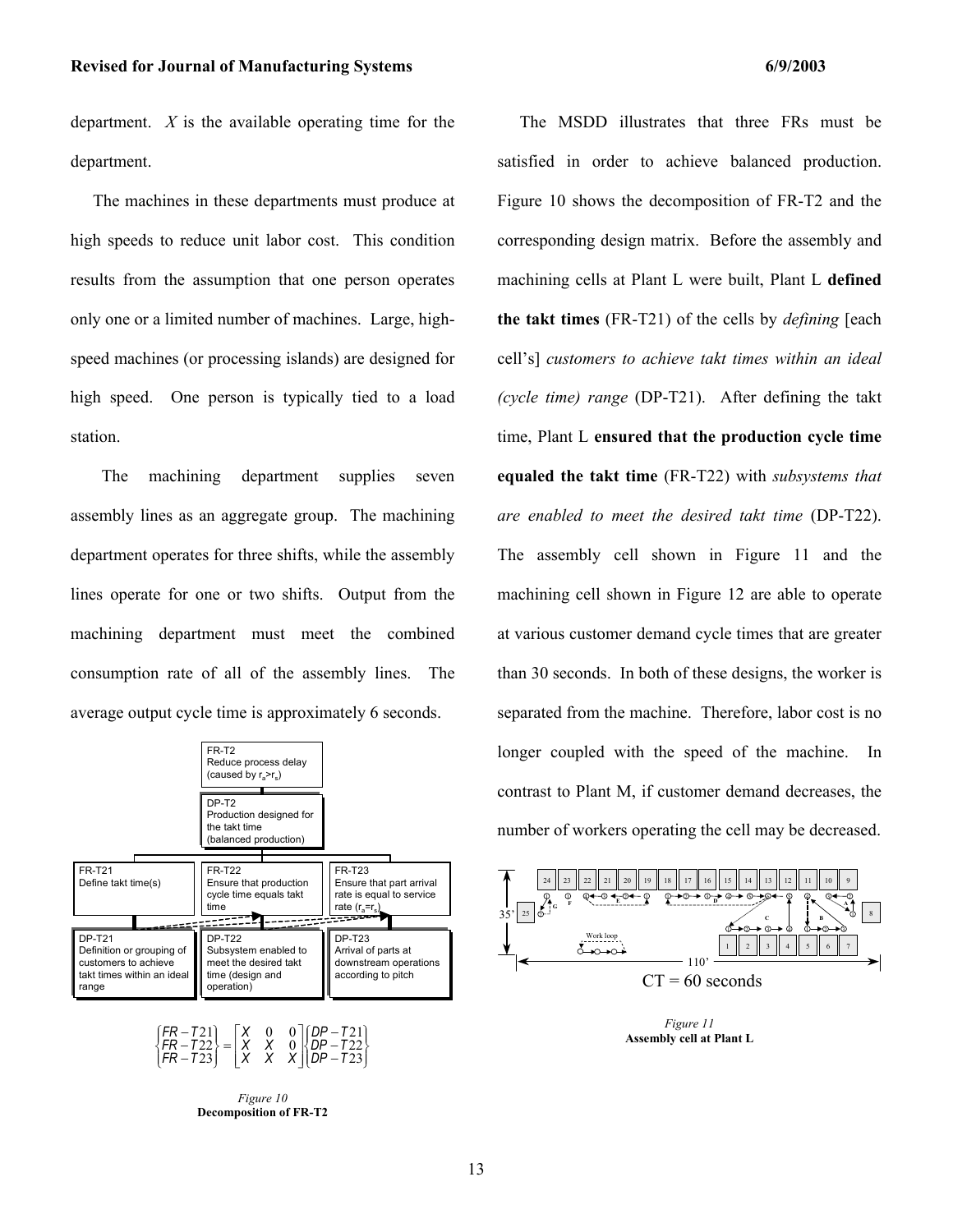

*Figure 12*  **Machining cell at Plant L** 

The benefit is that when customer demand for a product changes, workers can be added to or removed from the assembly and machining cells. This approach changes the output cycle time of the cells to scale the production rate with the demand rate. When workers are added, work loops are shortened, resulting in less work content per worker and a faster production rate. Removing workers lengthens the work loops, increases the work content per loop, and decreases the production cycle time (time per part… not throughput time or flow time). Operating cost is more effectively controlled, since the overall number of products per labor-hour remains roughly the same, independent of demand. Figure 11 and Figure 12 illustrate one configuration of work loops in an assembly cell and a machining cell, respectively.

In a balanced system, several benefits result from each cell being linked to only one or two vehicle assembly plants. Production can be focused on fewer customers or one. The balanced system design enables

the lowest possible inventory level. And a decreased inventory results in shorter response and throughput times, allowing immediate feedback and enabling faster problem resolution. The assembly cell shown in Figure 11 is linked to only one customer and supplies parts at the customer's takt time.

Level production is a way to **reduce the run size delay** (FR-T3) that results from manufacturing the same part for long periods of time. Level production *requires production of the desired mix and quantity* [of each part type demanded] *during each demand interval* (DP-T3). This practice eliminates the need to store large quantities of inventory to meet customer demand.**<sup>20</sup>** Production can be leveled over different periods of time: a month, a week, a day, or an hour; the shorter the time interval, the smaller the run size. The smaller the run size, the lower the inventory. When inventory is lowered, the response time to detect and resolve quality problems decreases. In addition, the manufacturing system is able to adapt to change more quickly.

Plant M uses a "push" system to try meeting its customers' demand.**<sup>22</sup>** Weekly production schedules, based on customer demand, are divided into daily requirements. The assembly lines and machining departments are given a daily production schedule that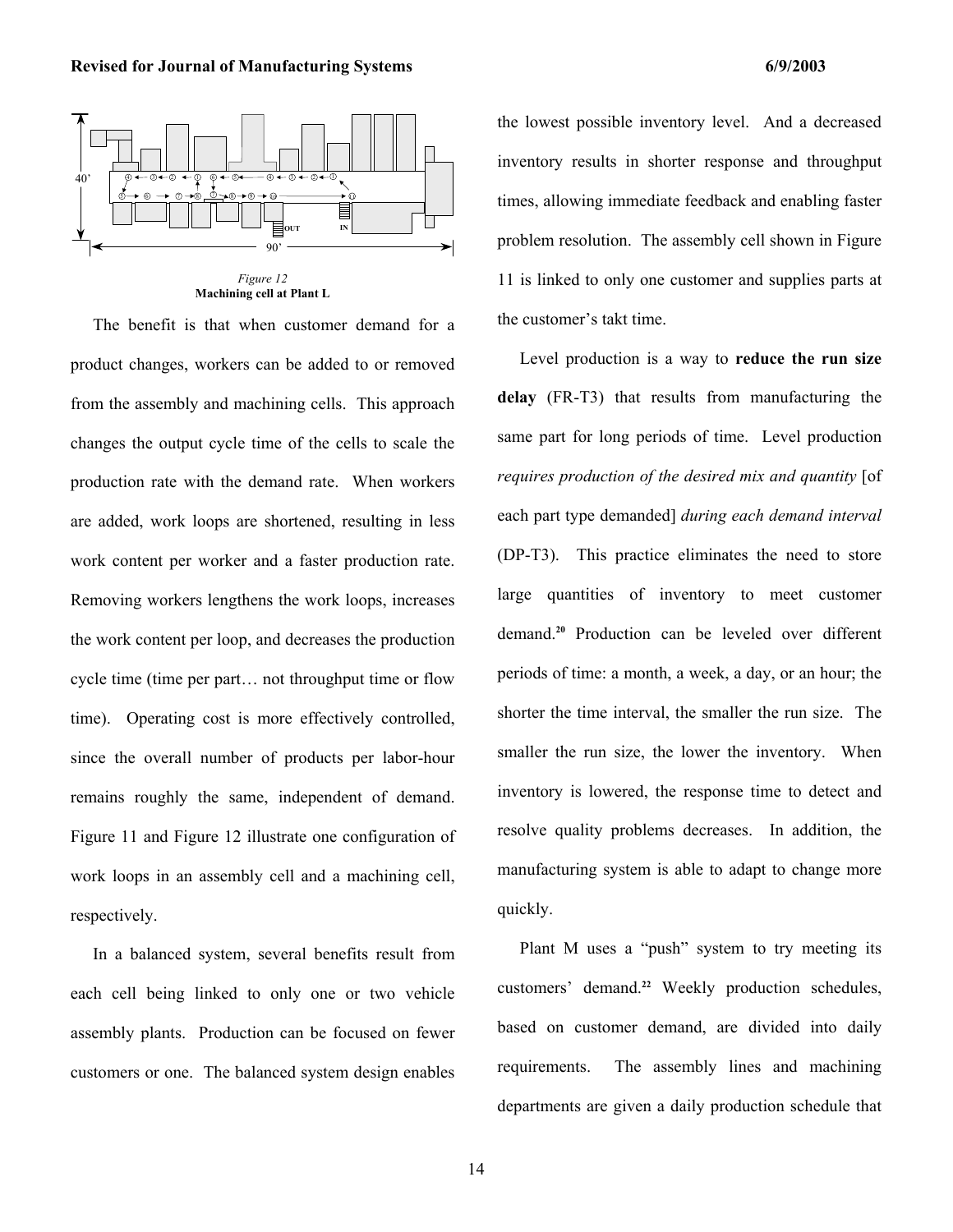is based on forecast demand from the downstream customer. When the schedule is not met, the unmade parts are added to the next day's schedule.

In the machining departments, production is scheduled at the input end (e.g. the first set of operations) of the department. The high level of inventory, the large number of part-flow combinations, and the long time intervals between defect creation and identification all lead to unpredictability in the output. The assembly lines are often limited to running parts based upon what parts are available, thus causing production to deviate further and further from schedule.



#### *Figure 13*  **Decomposition of FR-T3**

Further decomposition of FR-T3 is shown in Figure 13. In order to **provide knowledge of the demanded product mix** (FR-T31) from a customer or downstream operation, a company must have *information from the*  *downstream customer* (DP-T31). Plant L uses a "pull" system to communicate customer consumption or demand information within its manufacturing system. Only a small standard inventory, called the Standard Work in Process (SWIP), of finished goods is maintained. (When the run size is lower, the SWIP may be lowered.) When parts are removed from the finished goods inventory, a signal is sent to the assembly cell to replenish the same quantity and type of parts that were removed. The assembly cell withdraws the parts it needs from the machining cell's SWIP shown in Figure 5. This withdrawal signals the machining cell that it should produce the components that were removed. This approach coordinates production and ensures that the right quantity and right mix of parts are made when they are needed.

Every time an operator passes a machine in his work-loop at Plant L, he/she moves a part from one machine to the next. This method of advancing one part at a time **reduces transportation delay** (FR-T4) because a *material flow oriented layout design* (DP-T4) was selected when designing the machining cell. At Plant M, even after a bin has been filled with parts, it may be minutes or hours before a forklift operator comes by to transport the parts to the next station.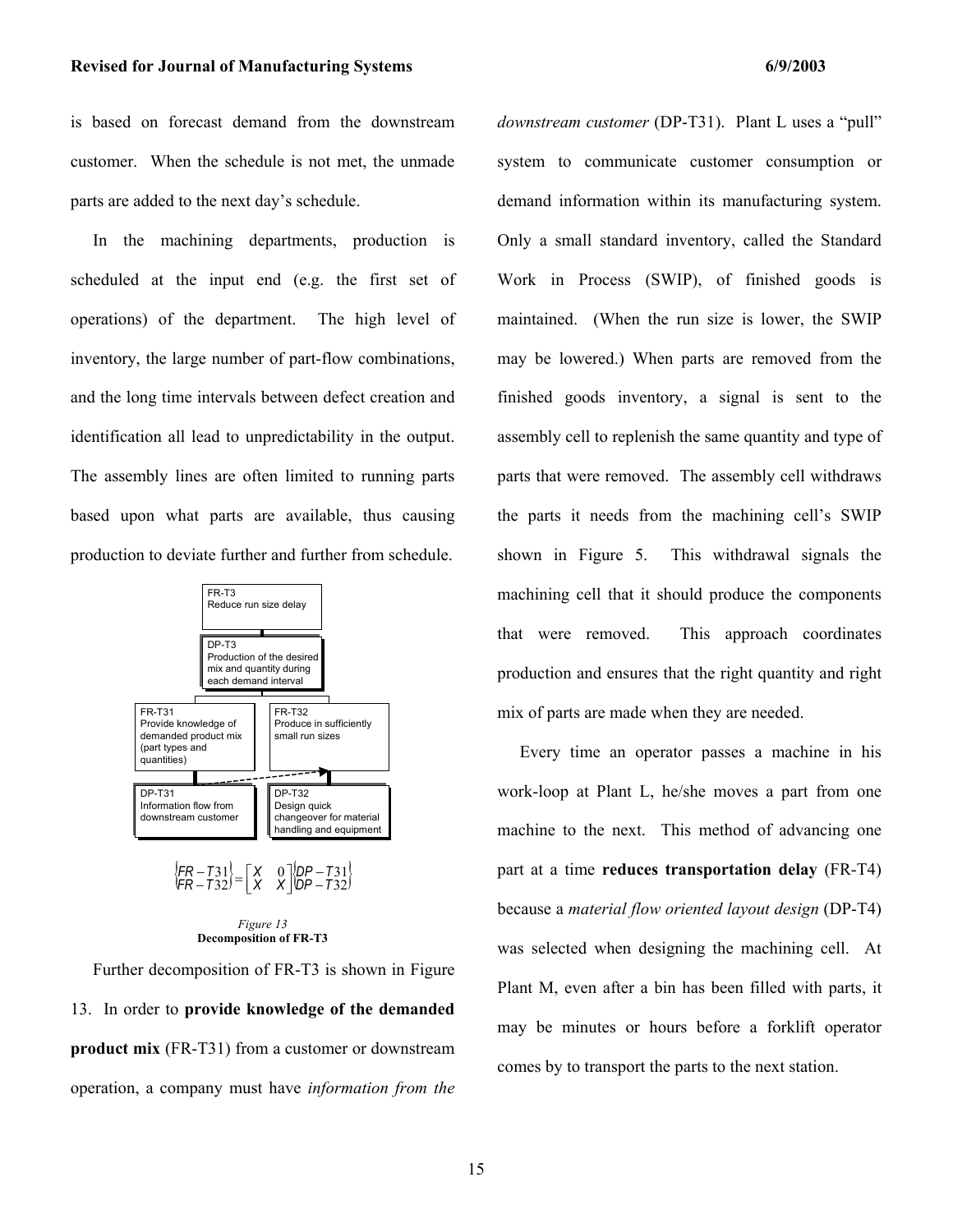#### **4.2 Equipment Design Comparison**

This section of the paper illustrates how machine design is affected by achieving the FRs of the MSDD. Machines should not be designed as stand alone operations, which are isolated from the rest of the manufacturing system.**<sup>20</sup>**



#### *Figure 14*  **Decomposition of FR-T22**

The MSDD illustrates that equipment design is important to **ensure that the production cycle time equals takt time** (FR-T22). Decomposition of FR-T22 is shown in Figure 14. To achieve the goal of producing to takt time, selecting the appropriate manufacturing process becomes critical. In order to **ensure that the automatic cycle time** ≤ **the minimum takt time** (FR-T221), engineers must *design the appropriate automatic work content at each station*

(DP-T221). For example, Plants L and M both use a tempering process to improve toughness and to stress relieve the same type of part. Tempering is a heat treatment process that is a function of time and temperature. To achieve a desired thermal effect, temperature is logarithmic as given by the Larson-Miller equation.**<sup>23</sup>**

Thermal effect = 
$$
T(\log t + 20)(1/10^3)
$$
   
\n*T* is temperature (Rankin), *t* is hours

Plant M tempers parts with a large draw furnace. The parts are heated at a lower temperature than at Plant L. The throughput time is two hours, which means that hundreds of parts are resident in the machine at any given time. Plant L designed a machine that induction tempers one part at a time at a higher temperature to achieve a cycle time of 54 seconds. The machine was designed with a second spindle to allow two parts to be tempered at a time to achieve takt times between 26 and 54 seconds (see Figure 15).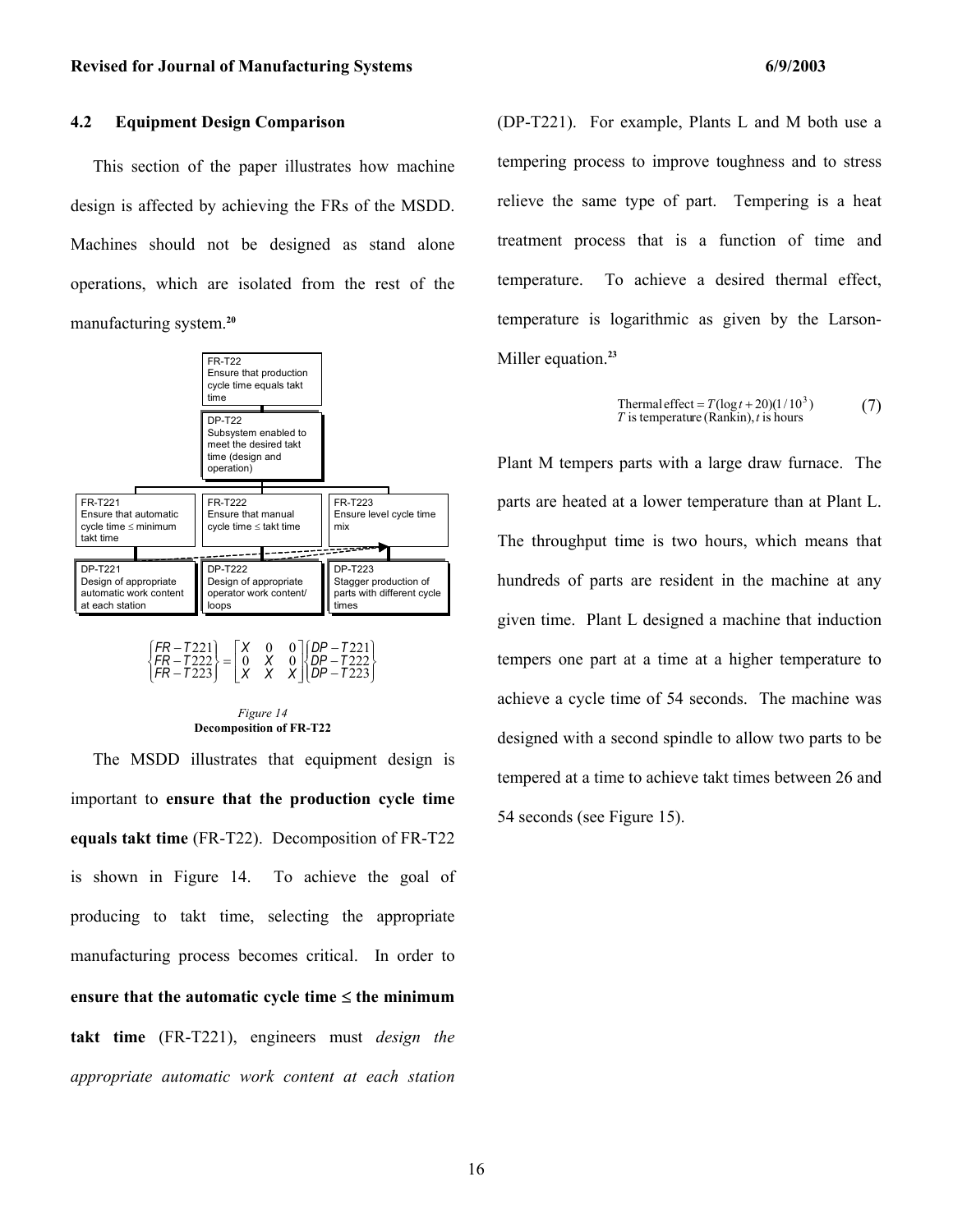

**Methods used for Tempering at Plants L and M** 

When the takt time cannot be met by manufacturing process selection, several options exist: to sub-divide the processing into multiple steps, add a second station or spindle within the machine, or add another machine that parallel processes the part. Parallel processing is a last resort because it makes tracing problems difficult and increases the complexity of the operator's work pattern.

For a series of tests performed by both Plant L and Plant M, Plant L split the tests into several machines on its assembly lines to meet the minimum takt time. Plant M on the other hand built an elaborate gating and control system to route parts to one of seven identical parallel processing stations that have integrated the multiple testing operations.

Figure 13 shows that achieving level production requires **producing in sufficiently small run sizes** (FR-T32). Smaller run sizes require faster, more frequent changeovers. This means that plants must *design quick changeover for material handling and equipment* (DP-T32.) Both plants in this paper can perform setups in less than 10 minutes for individual machines on the assembly lines.<sup>24</sup> Only Plant L can perform machine setups in less than 10 minutes for machining. Broach changeover at Plant M takes from 3 to 5 hours. Broach changeover at Plant L requires the simple flip of a switch due to its turret design. Sketches of both broaches are shown in Figure 16.



**Broach Designs at Plants L and M** 

Necessary functions, such as equipment maintenance, chip removal, and material supply, can increase a manufacturing system's response time if these functions are allowed to disrupt manufacturing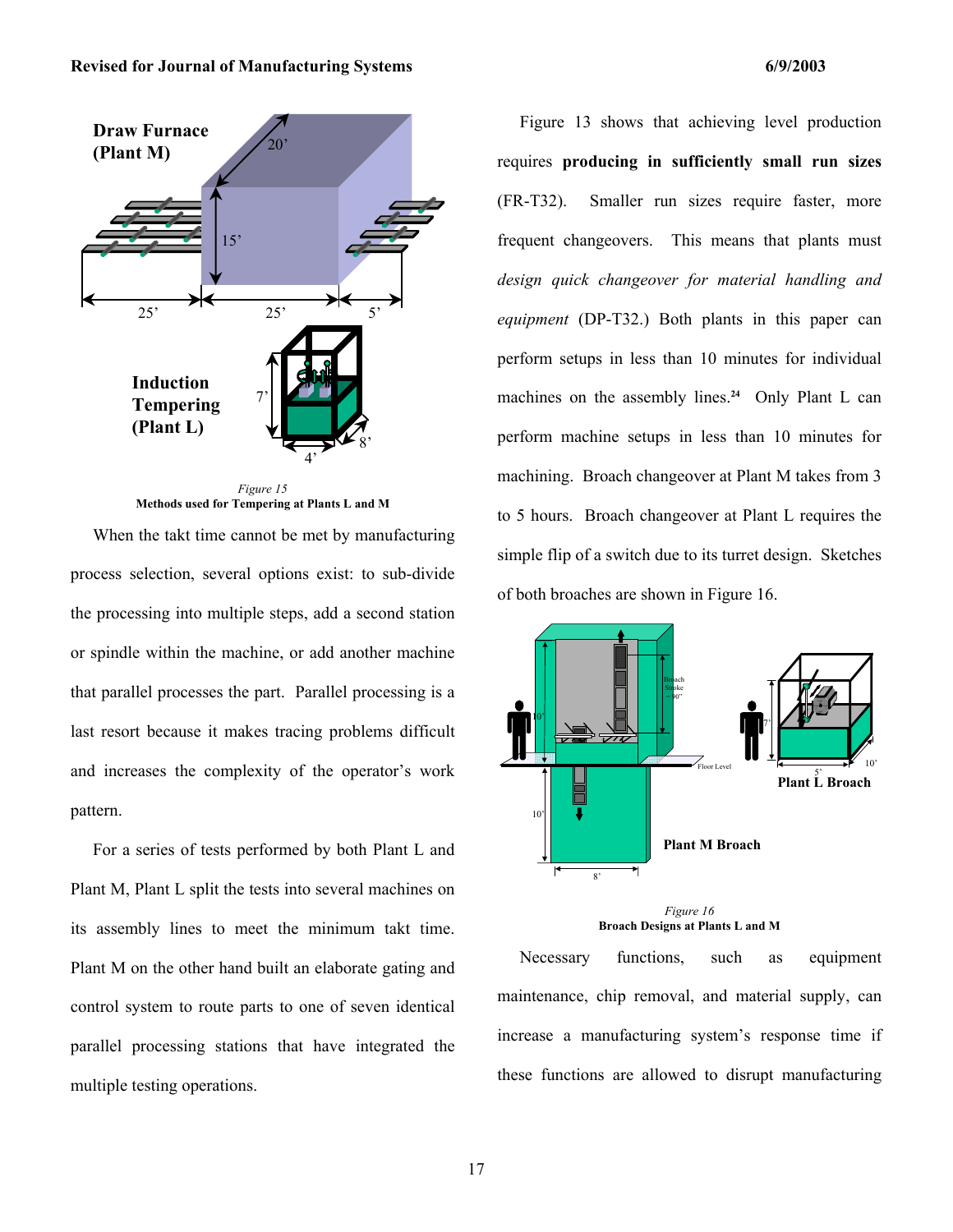processes. Instead of accepting these disruptions, companies should **reduce systematic operational delays** (FR-T5) through *subsystem design to avoid production disruptions* (DP-T5). Decomposition of FR-T5 is shown in Figure 17.



J  $\left\{ \right.$  $\mathbf{I}$  $\overline{\mathcal{L}}$  $\left\{\right.$  $\overline{1}$ − − −  $\overline{\phantom{a}}$  $\overline{\phantom{a}}$ J I L = *X X* J − 51 *FR T*  $\left\{ \right\}$  $\overline{\mathfrak{l}}$  $\mathsf{I}$ ₹  $\overline{1}$ − − 53 52 51 0 *X X*  $\boldsymbol{0}$ 0 0 53 52 *DP T DP T DP T X FR T FR T*



One way to **ensure that support resources don't interfere with production resources** (FR-T51) is by designing *subsystems and equipment* [that are] *configured to separate support and production access requirements* (DP-T51). Plant L has implemented DP-T51 in several ways. By making controls and systems accessible from the rear of the station or machine (and not the side of the machine), a worker can do many preventive maintenance tasks without getting in the way of workers who are working inside of the manufacturing cell. Chips are fed to the back of machines, so that the chips may be collected without any disruption to production. Finally, material is fed from the outside to the inside of a cell at the point where the parts are needed. This practice prevents the material handler from interfering with the assemblers inside of the cell.

Plant M is not consistent in following these aspects of the MSDD. Some controls and systems are accessible from the rear of stations, but others require entering the line and stopping production for adjustments. Chips are fed through the center of machines down to in-floor removal systems. This design makes moving machines at a later time difficult, but does satisfy FR-T51 by not stopping production to remove chips. At the assembly lines, containers of materials are typically stacked up near the line. Workers must stop working in order to retrieve parts and place the parts where they are needed.

## **5. Summary**

This paper found that Plant L achieves more of the FRs outlined by the MSDD than Plant M. It also illustrated how equipment must be designed to achieve the FRs of the manufacturing system that it supports.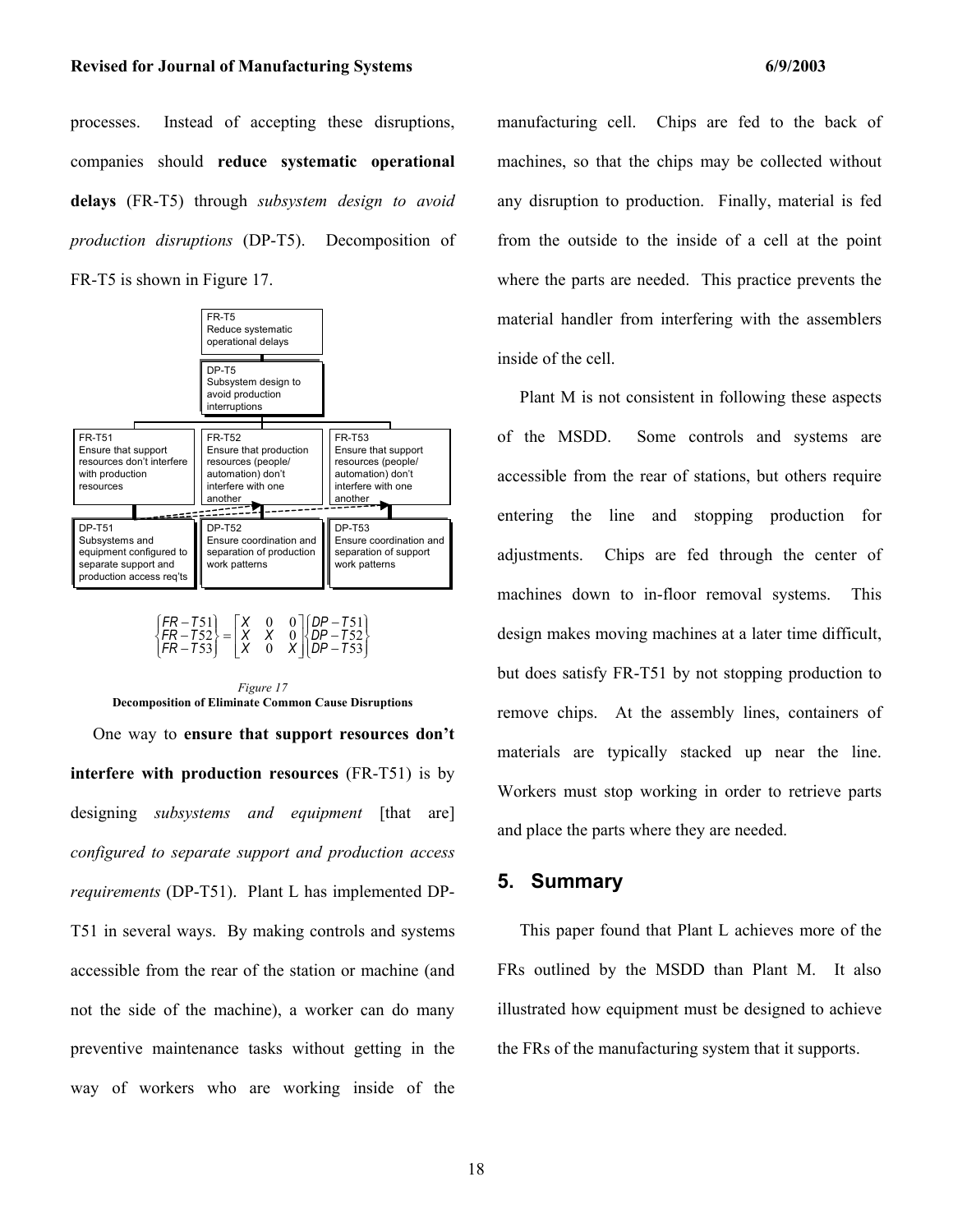On average, Plant L satisfied 96% of the FRs while Plant M only satisfied 23%. Plant M was developed to optimize the unit cost equation, which is focused on optimizing the cost of individual operations in the plant. The business planning process and the management accounting process used by Plant M are derived from this thinking. This viewpoint assumes that minimizing the sum of the individual operating costs reduces total cost.

The Manufacturing System Design Decomposition (MSDD) illustrates that the system design used by Plant L performs better than Plant M in a side-by-side comparison. This result challenges the assumption that lower cost is the result of optimizing the sum of the individual operation costs. In addition, the linkedcellular manufacturing system can accommodate volumes as high as the "mass" plant, by simply replicating the linked-cell value streams.

The MSDD allows system designers to see and understand the interrelationships that exist in manufacturing systems. Plant L's superior operational performance and achievement of most of the FRs stated by the MSDD, suggests that a design decomposition approach may be used to design plants with superior performance. This finding provides additional understanding that a science base for system design can be truly realized, which was Suh's original statement of the need for developing axiomatic design.

Plant M illustrates the problems that occur when sub-elements are optimized independently of the whole. The MSDD provides a framework for understanding the requirements and means that are necessary to design effective manufacturing systems. It forms the basis for designing, controlling, and communicating the web of interrelationships that exist in any manufacturing system, without the use of buzzwords and superficiality.

#### **References**

**1.** B.J. Carrus, D.S. Cochran, Application of a Design Methodology for Production Systems, Proceedings of the  $2<sup>nd</sup>$  International Conference on Engineering Design and Automation, Maui, Hawaii, August 9-12, 1998.

**2.** N.P. Suh, D.S. Cochran, and P.C. Lima, 1998, Manufacturing System Design, Annals of 48th General Assembly of CIRP, Vol. 47/2/1998, pp. 627-639.

**3.** A. DeToni, G. Nassimbeni, S. Tonchia, "Integrated Production Performance Measurement System," Industrial Management and Data Systems, Vol 5, No. 6, 1997, pp. 180-186.

**4.** H.T. Johnson, *Relevance Regained*, (New York, NY: Simon & Schuster, 1992).

**5.** D.S. Cochran, Y.S. Kim, J. Kim "The Alignment of Performance Measurement with the Manufacturing System Design," First International Conference on Axiomatic Design, (Cambridge, MA: June 21-23, 2000).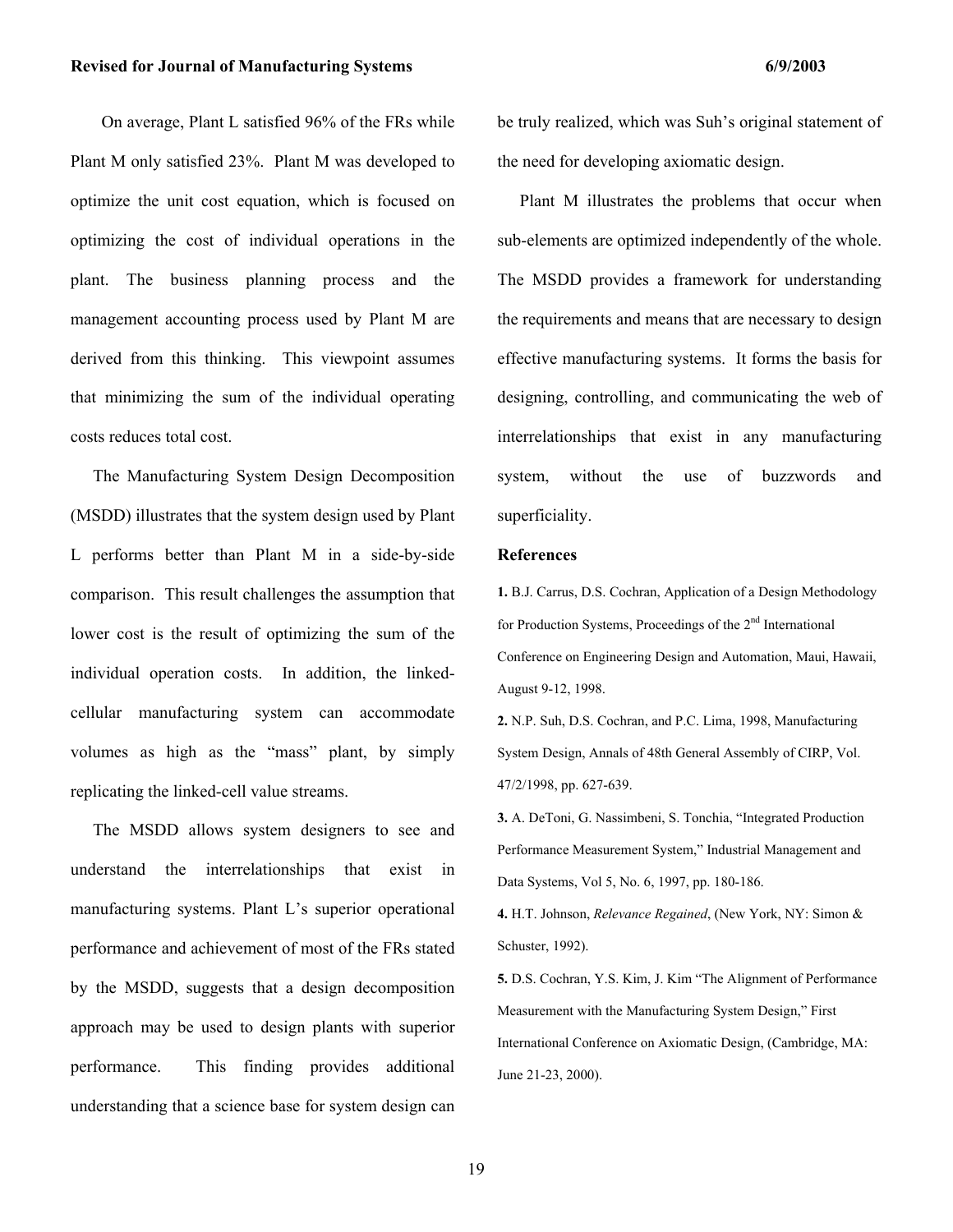**6** D.S. Cochran, "The Production System Design and Deployment Framework," IAM/SAE (Detroit, MI: May 11-13, 1999) paper #1999-01-1644.

**7.** D.S. Cochran, P.C. Lima, "Lean Production System Design Decomposition Version 4.2," internal working document of the Production System Design Laboratory (Cambridge, MA: MIT 1998).

**8.** W.J. Hopp, M.L Spearman, *Factory Physics* (Boston, MA: Irwin/McGraw-Hill, 1996), pp 55-63.

**9.** J.P. Womack, D.T. Jones, *Lean Thinking* (New York, NY: Simon & Schuster, 1996).

**10.** N.P. Suh, *The Principles of Design* (New York: Oxford University Press, 1990).

**11.** D.S. Cochran, J.F. Arinez, J.W. Duda, J. Linck, "A Decomposition Approach for Manufacturing System Design," submitted to Journal of Manufacturing Systems, September 2000. **12.** M. J. Wheatley, *Leadership and the New Science: Discovering Order in a Chaotic World, 2<sup>nd</sup> Edition* (Berrett-Koehler Publishers: San Francisco, 1999).

**13.** H. T. Johnson and A. Broms, *Profit Beyond Measure: Extraordinary Results through Attention to Work and People,* (New York, NY: The Free Press, 2000).

**14.** S. Spear and H. Bowen, "Decoding the DNA of the Toyota Production System," HBR, September-October, 1999, pp 96-106. **15.** B. Maskell, *Performance Measurement for World Class Manufacturing: A Model for American Companies*, (Portland, OR: Productivity Press, 1994).

**16.** R.H. Hayes, G.P. Pisano, "Beyond World-Class: The New Manufacturing Strategy," Harvard Business Review. January/February 1994, pp.77-86.

**17.** R.J. Schonberger, *World Class Manufacturing: The Lessons of Simplicity Applied*, (Macmillan, NY: The Free Press, 1986.) **18.** JT. Black, *The Design of the Factory With a Future*, (New York: McGraw-Hill, 1991).

**19.** Y. Monden, *Toyota Production System* (Norcross, GA: IIE Press, 1983).

**20.** S. Shingo, *A Study of the Toyota Production System from an Industrial Engineering Point of View* (Cambridge: Productivity Press, 1989).

**21.** T. Ohno, *Toyota Production System* (Portland, OR: Productivity Press, 1988).

**22.** U. Karmakar, "Getting Control of Just-in-Time," Harvard Business Review. September/October 1989, pp.122-131.

**23.** D.A. Canonico, Metals Handbook, Vol. 9, (Metals Park, OH: American Society for Metals, 1978).

**24.** S. Shingo, *A Revolution in Manufacturing: The SMED System*, (Portland, OR: Productivity Press, 1985).

#### **Biographies**

Prof. David Cochran is an Associate Professor of Mechanical Engineering at MIT. He founded the Production System Design Laboratory, an initiative within the Laboratory for Manufacturing and Productivity, to develop a comprehensive approach for the design and implementation of production systems. He is a recipient of the "Shingo Prize for Manufacturing Excellence." He has taught over 30 manufacturers the implementation and underlying principles of production system design. Dr. Cochran serves on the Board of Directors of the Greater Boston Manufacturing Partnership and the AMA. Prior to joining MIT, Dr. Cochran worked with Ford Motor Company. He holds a Ph.D. and B.S. degrees from Auburn University, and a M.S. degree from the Pennsylvania State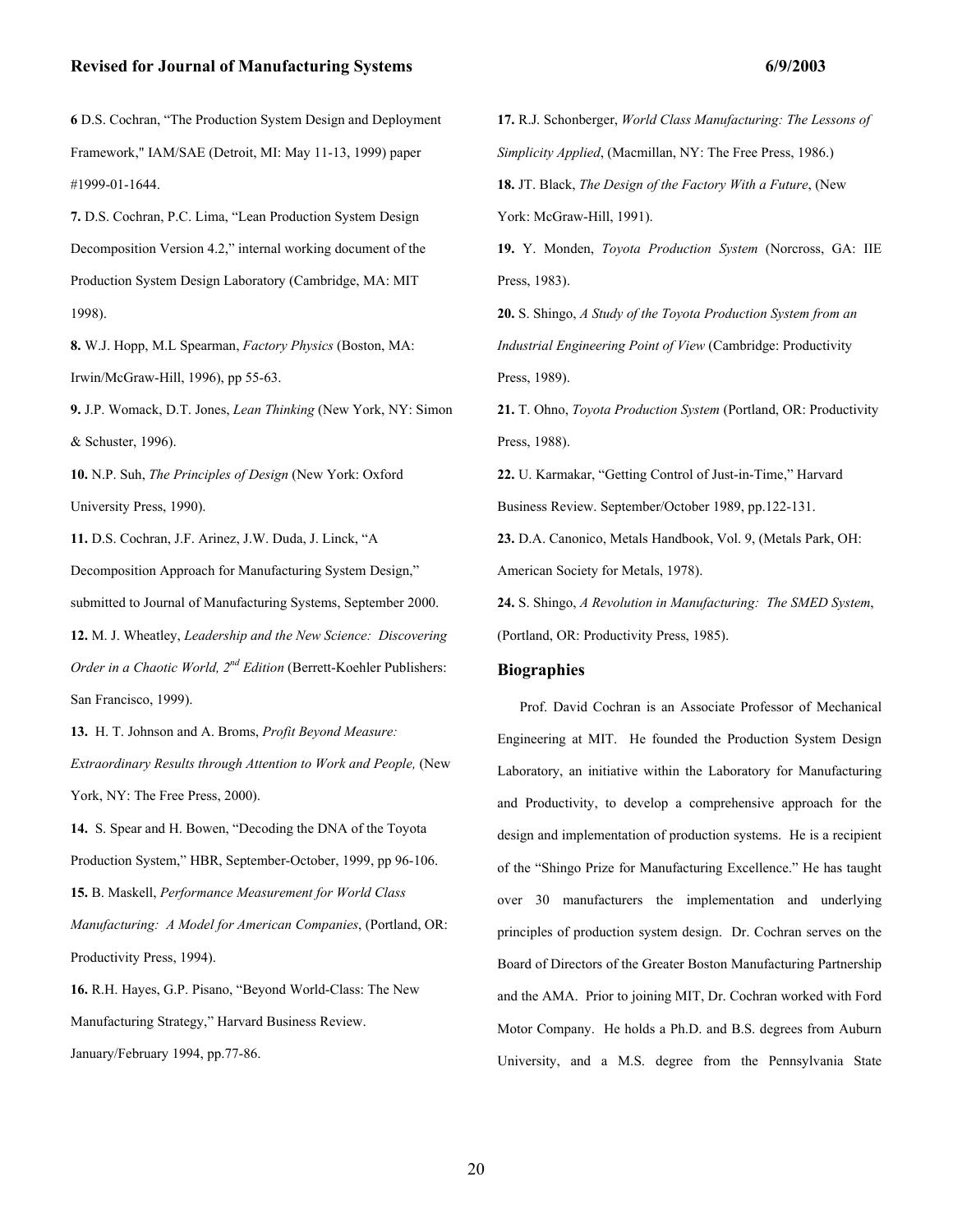University. He is a member of the AME, IIE, SME, APICS, and ASME. Daniel Dobbs recently completed dual master's degrees in the Mechanical Engineering department and the Technology and Policy Program at the Massachusetts Institute of Technology. His research focused on the design and development of new manufacturing systems in existing industries. He is now working as a manufacturing engineer at Texas Instruments in Attleboro, MA.

# **Appendix A: MSDD Leaf FRs\* Satisfied by Plant L and Plant M**

### **Quality Branch FRs**

÷,

1

| Plant L                                                                                         | Plant M                                                                                 |
|-------------------------------------------------------------------------------------------------|-----------------------------------------------------------------------------------------|
| FR-Q2: Center process mean on the target<br>FR-Q11: Eliminate machine assignable causes         | FR-Q2: Center process mean on the target<br>FR-Q11: Eliminate machine assignable causes |
| FR-Q13: Eliminate method assignable causes                                                      | FR-Q13: Eliminate method assignable causes                                              |
| FR-Q14: Eliminate material assignable causes                                                    | FR-Q14: Eliminate material assignable causes                                            |
| FR-Q121: Ensure that operator has knowledge of required                                         | FR-Q121: Ensure that operator has knowledge of required                                 |
| tasks<br>FR-Q122: Ensure that operator consistently performs tasks                              | tasks                                                                                   |
| correctly                                                                                       |                                                                                         |
| FR-Q123: Ensure that operator human errors do not translate to                                  |                                                                                         |
| defects                                                                                         |                                                                                         |
| <b>Identifying and Resolving Problems Branch FRs</b>                                            |                                                                                         |
| Plant L                                                                                         | Plant M                                                                                 |
| FR-R13: Solve problems immediately                                                              |                                                                                         |
| FR-R111: Identify disruptions when they occur<br>FR-R112: Identify disruptions where they occur |                                                                                         |
| FR-R122: Minimize delay in contacting contact support                                           |                                                                                         |
| resources                                                                                       |                                                                                         |
| <b>Predictable Output Branch FRs</b>                                                            |                                                                                         |
| Plant L                                                                                         | Plant M                                                                                 |
| FR-P11: Ensure availability of relevant production information                                  | FR-P121: Ensure that equipment is easily serviceable                                    |
| FR-P121: Ensure that equipment is easily serviceable                                            | FR-P132: Ensure availability of workers                                                 |
| FR-P122: Service equipment regularly                                                            |                                                                                         |
| FR-P131: Reduce variability of task completion time<br>FR-P132: Ensure availability of workers  |                                                                                         |
| FR-P133: Do not interrupt production for worker allowances                                      |                                                                                         |
| demand interval                                                                                 |                                                                                         |
| FR-P141: Ensure that parts are available to the material                                        |                                                                                         |
| handlers                                                                                        |                                                                                         |
| FR-P142: Ensure proper timing of part arrivals                                                  |                                                                                         |
|                                                                                                 |                                                                                         |

<sup>\*</sup> Leaf FRs are terminal FRs that are not further decomposed within the MSDD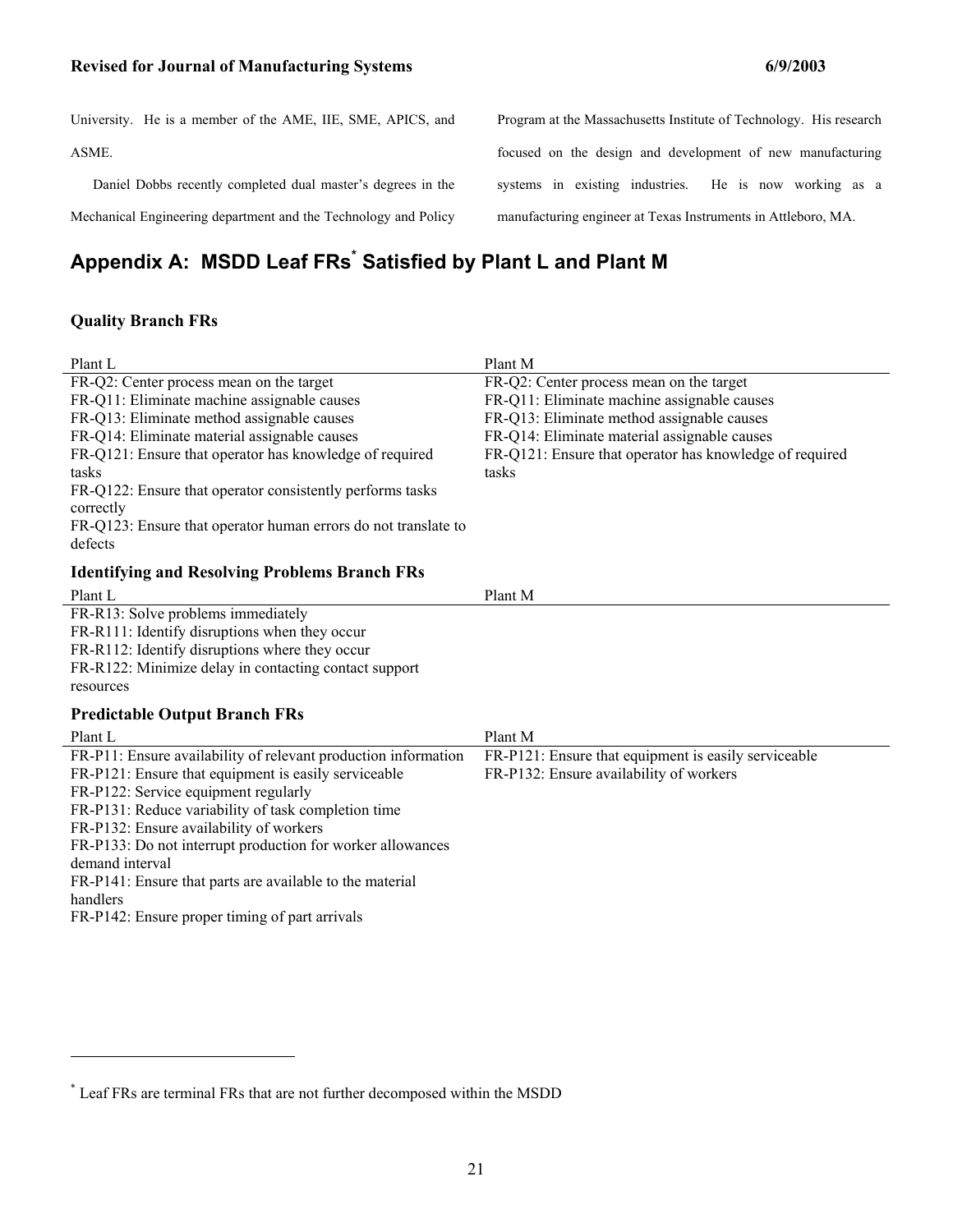# **Delay Reduction Branch FRs**

| Plant L                                                        | Plant M                                                       |
|----------------------------------------------------------------|---------------------------------------------------------------|
| FR-T1: Reduce lot delay                                        | FR-T52: Ensure that production resources (people/automation)  |
| FR-T4: Reduce transportation delay                             | don't interfere with one another                              |
| FR-T21: Define takt times                                      | FR-T21: Define takt times                                     |
| FR-T23: Ensure that part arrival rate is equal to service rate | FR-T221: Ensure that automatic cycle time $\leq$ minimum takt |
| FR-T31: Provide knowledge of demanded product mix (part        | time                                                          |
| types and quantities)                                          | FR-T222: Ensure that manual cycle time $\leq$ takt time       |
| FR-T32: Produce in sufficiently small run sizes                | FR-T223: Ensure level cycle time mix                          |
| FR-T51: Ensure that support resources don't interfere with     |                                                               |
| production resources                                           |                                                               |
| FR-T52: Ensure that production resources (people/automation)   |                                                               |
| don't interfere with one another                               |                                                               |
| FR-T53: Ensure that support resources (people/automation)      |                                                               |
| don't interfere with one another                               |                                                               |
| FR-T221: Ensure that automatic cycle time $\leq$ minimum takt  |                                                               |
| time                                                           |                                                               |
| FR-T222: Ensure that manual cycle time $\leq$ takt time        |                                                               |
| FR-T223: Ensure level cycle time mix                           |                                                               |
| <b>Direct Labor Branch FRs</b>                                 |                                                               |
| Plant L                                                        | Plant M                                                       |
|                                                                |                                                               |
| FR-D3: Eliminate operators' waiting on other operators         | FR-D23: Minimize wasted motion in operators' work tasks       |
| FR-D11: Reduce time operators spend on non-value added         |                                                               |
| tasks at each station                                          |                                                               |
| FR-D12: Enable worker to operate more than one machine /       |                                                               |
| station                                                        |                                                               |
| FR-D21: Minimize wasted motion of operators between            |                                                               |
| stations                                                       |                                                               |
| FR-D22: Minimize wasted motion in operators' work              |                                                               |
| preparation                                                    |                                                               |
| FR-D23: Minimize wasted motion in operators' work tasks        |                                                               |
| <b>Indirect Labor Branch FRs</b>                               |                                                               |
| Plant L                                                        | Plant M                                                       |
| FR-I1: Improve effectiveness of production managers            |                                                               |
| FR-I2: Eliminate information disruptions                       |                                                               |
| <b>Facilities and Investment FRs</b>                           |                                                               |

FR123: Minimize facilities cost FR13: Minimize investment over production system lifecycle

# **Leaf FRs not Satisfied or Not Known for Plant L**

| <b>Functional Requirement</b>                          | Reason not satisfied                                           |
|--------------------------------------------------------|----------------------------------------------------------------|
| FR-Q2: Center process mean on the target               | Not evaluated                                                  |
| FR-Q31: Reduce noise in process                        | Not evaluated                                                  |
| FR-Q32: Reduce impact of input noise on process output | Not evaluated                                                  |
| FR-R113: Identify what the disruption is               | Machines stop, but do not always communicate nature of problem |
| FR-R123: System that conveys what the disruption is    | Alert system does not convey the nature of disruptions         |